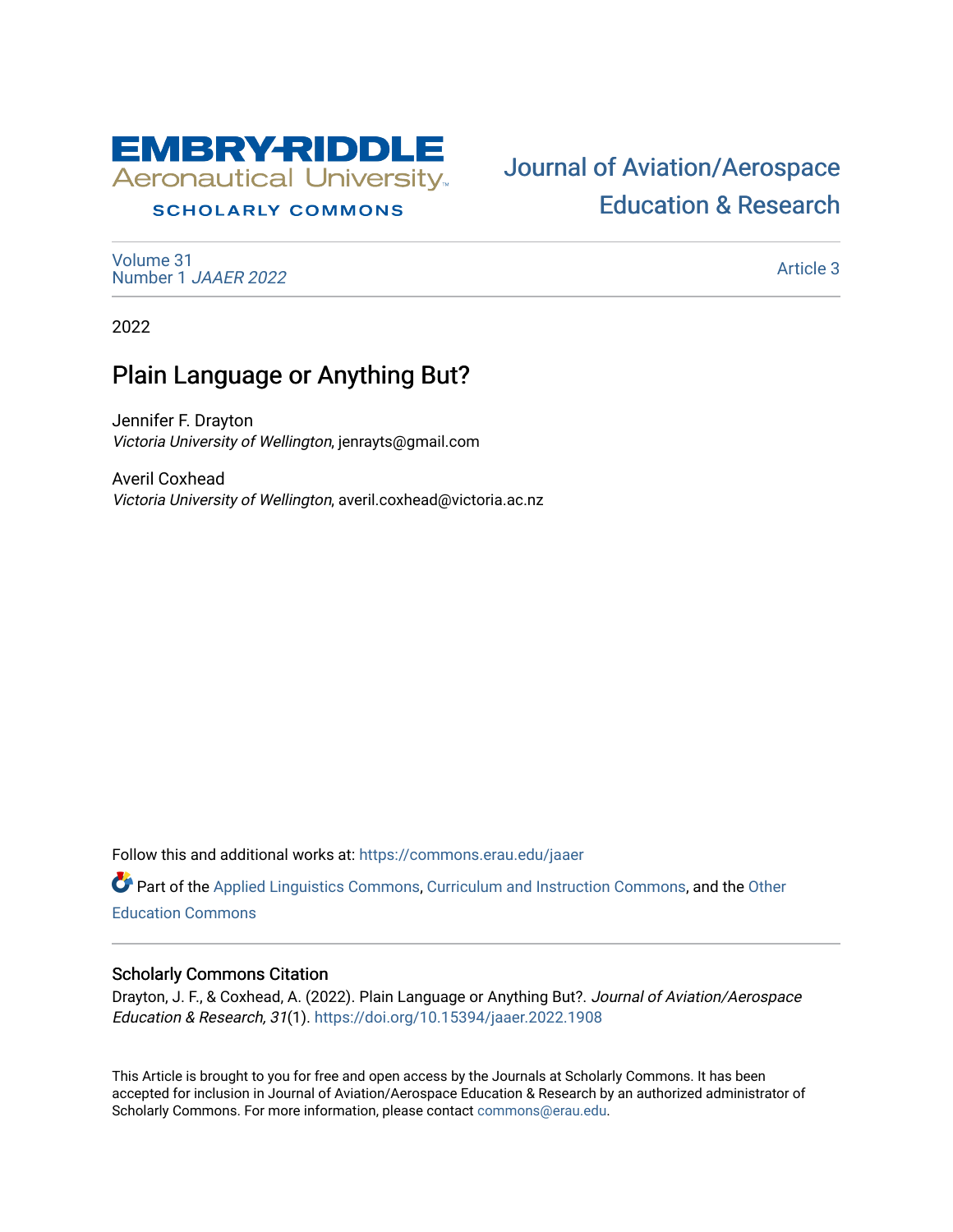## **Introduction**

Air traffic control requires radiotelephony (RTF) communication between controllers and most often pilots, as well as other aviation personnel. The language they use is generally accepted as being composed of International Civil Aviation Organization (ICAO) standard phraseology and plain language. ICAO phraseology is presented in publications that guide global air traffic control organizations in correct language use. Plain language is identified as the language used when standard phraseology is not available for a particular situation. This paper considers contradictions in air traffic controllers' beliefs about the role of standard phraseology and plain language, alongside the corresponding definitions and descriptions of plain language in ICAO publications. While analysing the controllers' interview transcripts in this study, we noted that the controllers held contradictory beliefs about the roles of standard phraseology and plain language. We turned to ICAO documents to determine what beliefs about language use should underpin our training. However, the contradictions in controller beliefs reflected contradictions also found in the ICAO documents, which meant we were unclear about how to approach language training.

This research is important because greater clarity in ICAO documents related to radiotelephony communication is needed to guide language training in aviation, especially in multilingual workplaces. At a local level, differing beliefs about language use are likely to underpin the purpose of training in aviation and perpetuate, rather than address, differences in language use that contribute to miscommunication. The paper begins by presenting the context of this study, then the background, methodology and results, followed by a discussion which centers around a model of the contradictory beliefs and assumptions related to aviation

1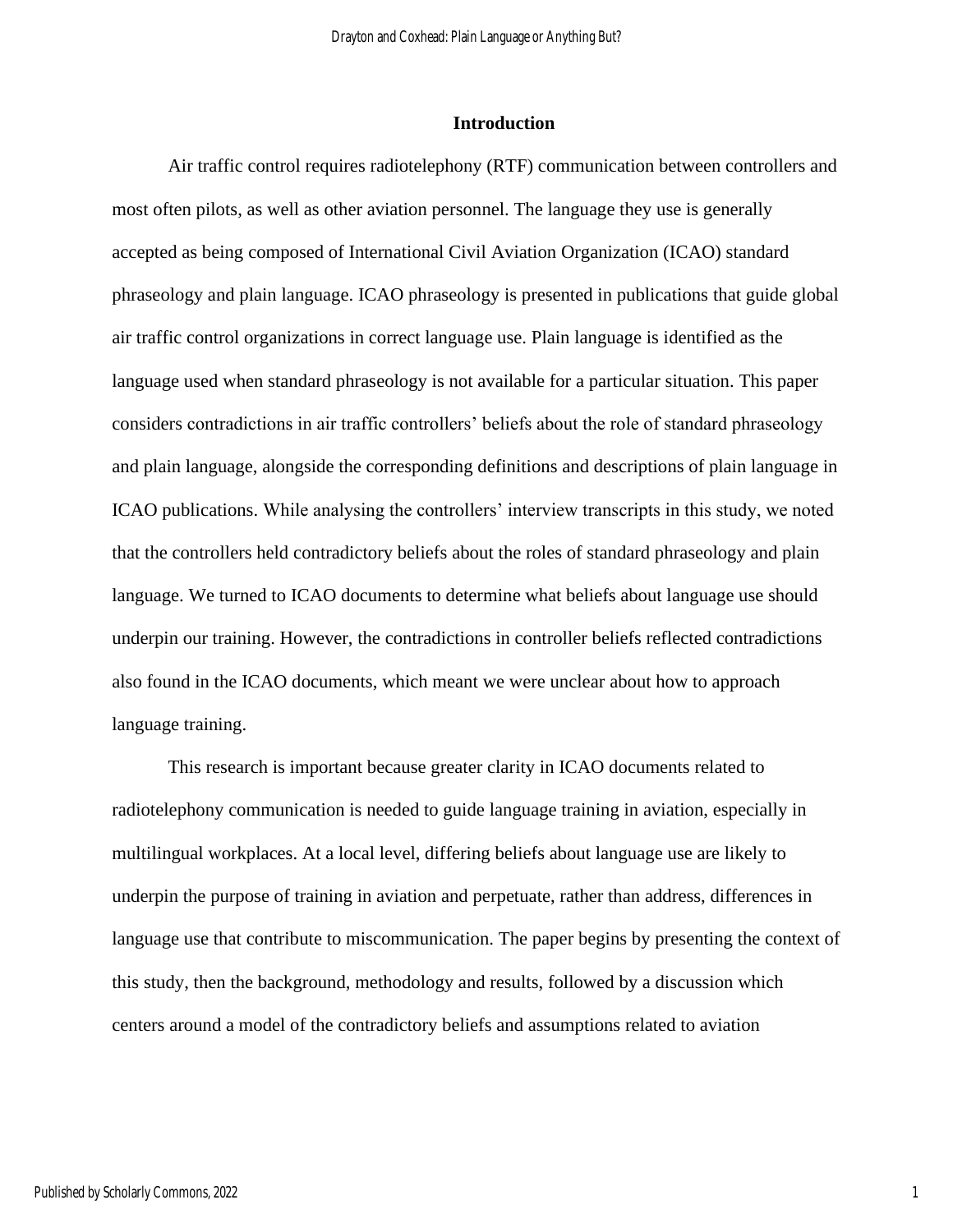radiotelephony communication. The limitations, implications and future research conclude the article.

Aviation personnel in the United Arab Emirates (UAE) who hold ICAO Level 4 language proficiency must do language training, which includes radiotelephony, at least once every three years (General Civil Aviation Authority [GCAA], 2016). We wanted to know what language training could or should be incorporated into that training in keeping with the guideline that language learning is integrated into aviation training (ICAO, 2009; ICAO 2010). Further, the training needed to be relevant, effective, and efficient given the limited opportunity for trainees to learn. We also wanted to ensure that training did not inadvertently create new safety problems through a lack of expertise or knowledge on our part. We focused on language training for emergencies for two reasons. First, ICAO (2009) suggests that "the language used in airspace management and interaction with emergency services could be more developed when training controllers" (p. 4). Second, controllers must do emergency training annually to retain their licenses and this would provide an opportunity for language instruction.

Consequently, we needed to know more about the language that controllers use in emergencies, but we found the literature inconsistent. On one hand, there is an assumption that more plain language is used in emergencies (Read & Knoch, 2009). From this perspective, air traffic communication often deviates from standard phraseology in emergency situations towards a more conversational style (Campbell-Laird, 2004; Yan, 2007) or similarly, more plain language is used in emergencies and unusual situations (Bullock, 2017; ICAO, 2010; Moder, 2013; Prado & Tosqui-Lucks, 2019) because standard phraseology is insufficient (Yan, 2007). On the other hand, standard phraseology is regarded as useful for routine and emergency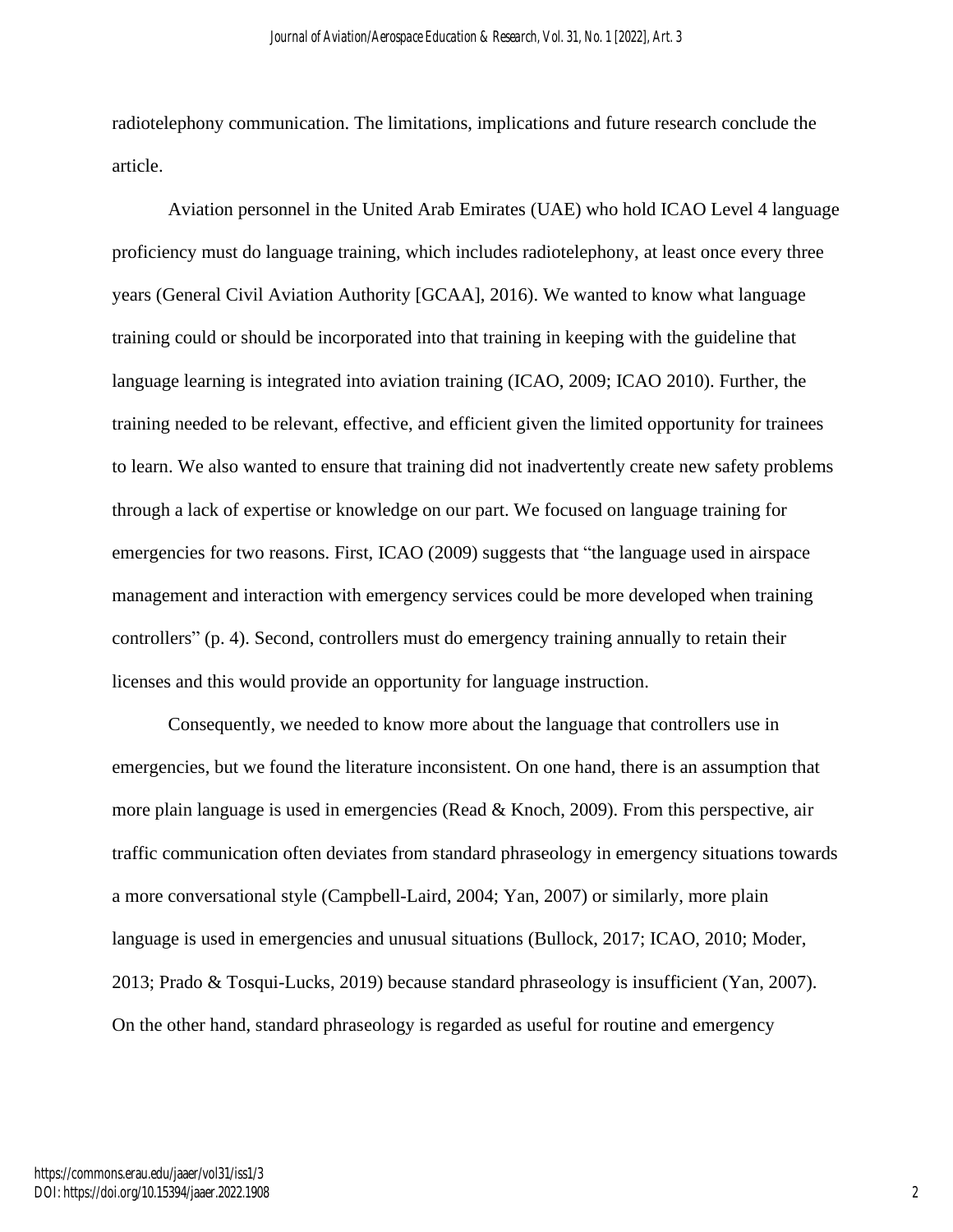situations, but not one-off unpredictable (unusual) situations (Mitsutomi & O'Brien, 2003; Varantola, 1989).

One goal of our training was to help reduce miscommunication in the workplace. Causes of miscommunication have been attributed to a range of factors, such as the native English speaker (NES)/ non-native English speaker (NNES) language divide (Bieswanger, 2013; Kim & Elder, 2009); lack of technical knowledge and experience (Kim, 2018; Shin & Kim, 2005); and a lack of fluency in RTF communication (Knoch, 2014). Trippe and Baese-Berk (2019) point out that ICAO's expectation that aviation personnel use plain language in emergencies may be problematic in multilingual workplaces. They predict that miscommunication is more likely in multilingual than monolingual workplaces because aviation personnel from different language backgrounds are less likely to have a shared understanding of the meaning of words. Drayton's (2021) interviews with nine air traffic controllers also raised this issue, with one controller explicitly stating that misunderstandings were more common in his current multilingual workplace than in his former monolingual workplace.

This paper examines four questions that relate to the beliefs of controllers about language use in four multilingual workplaces in the UAE:

- 1. What definitions or descriptions do ICAO provide for plain language in aviation radiotelephony communication and how do they relate to the beliefs air traffic controllers hold about language use (standard phraseology and plain language) in radiotelephony communication?
- 2. What impact does language background have on language use?
- 3. What beliefs do the controllers in this study hold about language use and training for emergencies?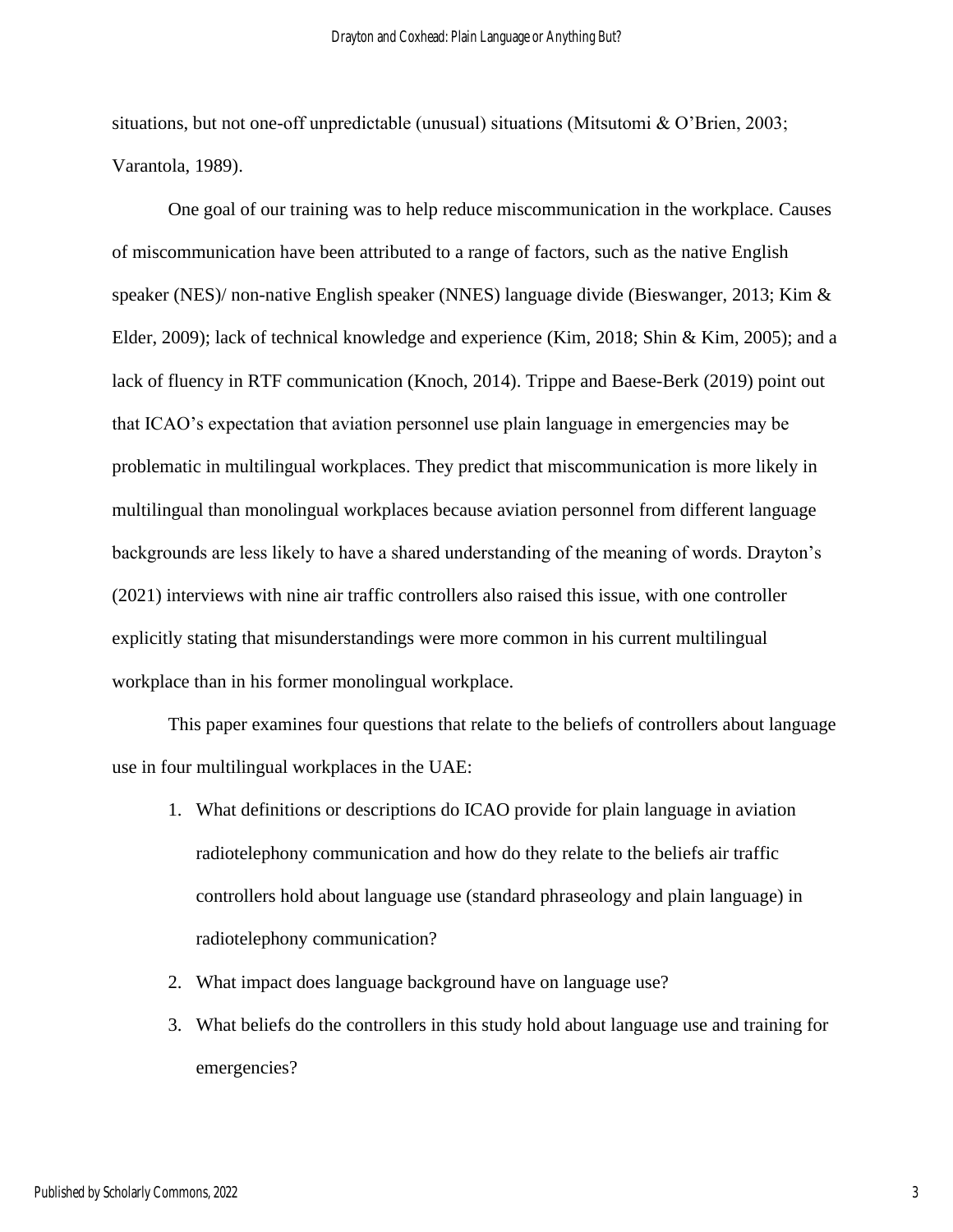4. What is the impact of the beliefs of these controllers on the purpose of emergency training?

## **Background and Participants**

This study took place at a training centre in the United Arab Emirates (UAE). The research was approved by the Victoria University of Wellington Human Ethics Committee (HEC ID 0000027733) and all participants signed consent forms before taking part. Qualitative data for this study was obtained from interviews with controllers from four workplaces. All the controllers had attained at least Level 4 English language proficiency (GCAA, 2016; ICAO, 2018).

The nine participants were all licensed tower controllers from two military aerodromes (Ghaf and Sandy Aerodromes) and two civil airports which handle military traffic (Desert and Dune Airports). They were chosen by convenience sampling (Friedman, 2012; Rothwell et al., 2016). Eight were air traffic controllers who arrived at the training centre to do emergency training and were asked if they would be willing to take part in the research. The final participant was asked to take part in the research during an unrelated meeting and an interview was scheduled for a later date. The participants' experience on the job ranged from five to thirty-nine years and the participants had worked in the UAE between one and twelve years. Interviews were conducted with controllers from military and civil airport facilities to establish if the experiences in both environments were similar.

Table 1 shows the participants come from a range of language backgrounds. Eight out of nine controllers speak more than one language. Seven of the participants speak English as a second language and one speaks English only. Of those who have worked outside the UAE, two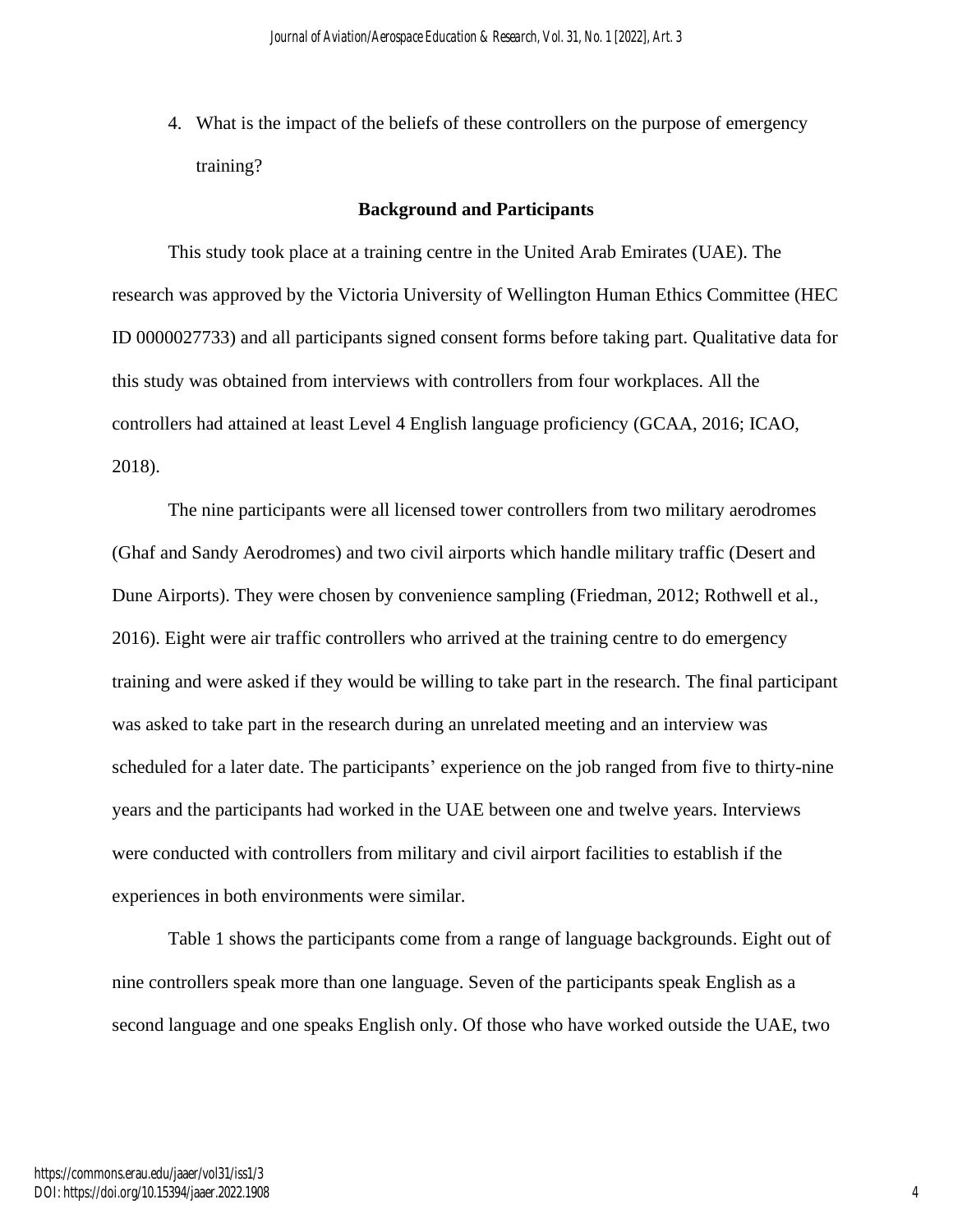have worked in English-speaking countries, and all have worked in non-English speaking countries. Pseudonyms have been used for all workplaces and controllers in this study.

## **Table 1**

# *Research Participants*

| <b>Name</b>               | <b>First language</b><br>(L1)      | <b>Second</b><br>language $(s)$ (L2)                  | <b>Places worked</b>                                                          |
|---------------------------|------------------------------------|-------------------------------------------------------|-------------------------------------------------------------------------------|
| Shaikha<br>Mariam<br>Alia | Arabic                             | English                                               | <b>UAE</b>                                                                    |
| Mansour                   | Arabic                             | English                                               | UAE, Turkmenistan, Pakistan,<br>Kazakhstan                                    |
| Mohamed                   | Arabic                             | English<br>Comprehension<br>only: Hindi               | <b>UAE</b>                                                                    |
| Floyd                     | English                            | N/A                                                   | USA, Afghanistan, UAE                                                         |
| Nelson                    | English                            | Spanish                                               | USA, Korea, Japan, Italy,<br>Honduras, Iraq, Afghanistan,<br><b>UAE</b>       |
| Axel                      | Swedish                            | English, German,<br>French                            | Sweden, Estonia, Latvia,<br>Lithuania, Nigeria, Namibia,<br>Saudi Arabia, UAE |
| Oliver <sup>a</sup>       | An Eastern<br>European<br>language | English<br>Comprehension<br>only: Russian,<br>Finnish | Eastern Europe, UAE                                                           |

<sup>a</sup>Many controllers in the UAE come from Eastern Europe, but only a very small number come from some Eastern European countries. For that reason, we have identified Oliver as Eastern European.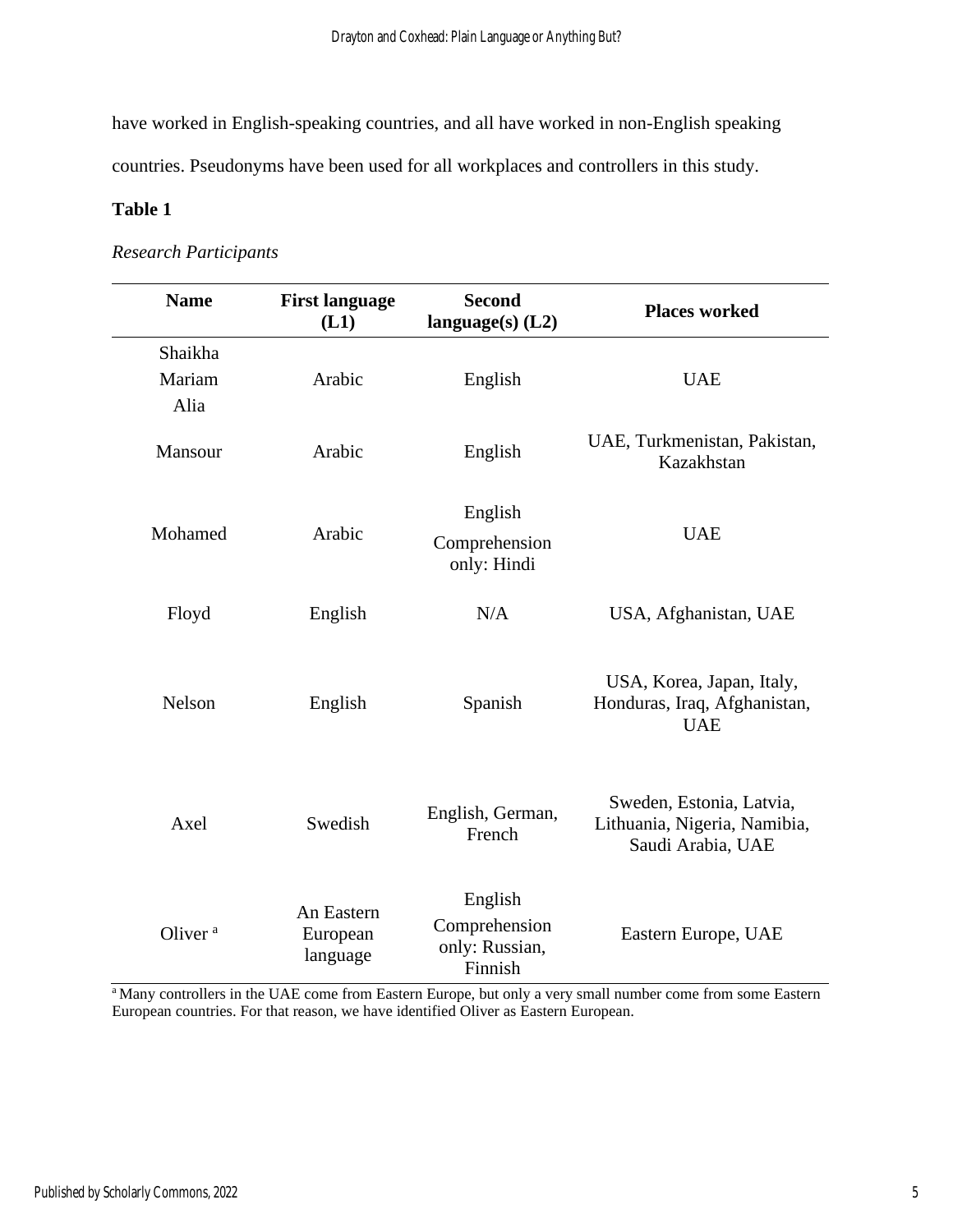### **Methodology**

The ICAO publications are divided into Annexes and Documents. Annexes contain standards and recommended practices (SARPs). Member states are legally bound to meet standards and recommended practices become legal once they are adopted by states (ICAO, 2016a). The following Annexes were included in this study:

- 1. *Annex 1 Personnel Licensing* (ICAO, 2018) includes language proficiency requirements which were introduced to raise the standard of English of aviation personnel.
- 2. *Annex 10 Aeronautical Telecommunications Volume II* (ICAO, 2016a) provides standards and recommended practices for radiotelephony communication.

Documents contain procedures which are extensions of the SARPs (ICAO, 2016b) and again, are enforceable once adopted by states. Three documents were examined to find out how standard phraseology and plain language is presented by ICAO:

- 3. *Document 4444 Procedures for Air Navigation Services: Air Traffic Management*  (ICAO, 2016b) provides the standard phraseology for standard operating procedures, excluding callsigns, waypoints and other locally specific items, in different phases of flight, e.g., taking off, cruising or landing.
- 4. *Document 9432 Manual of Radiotelephony* (ICAO, 2007) provides examples of standard phraseology with dummy callsigns, waypoints and other items which differ from state to state or region to region. The document also gives more written detail about radiotelephony language.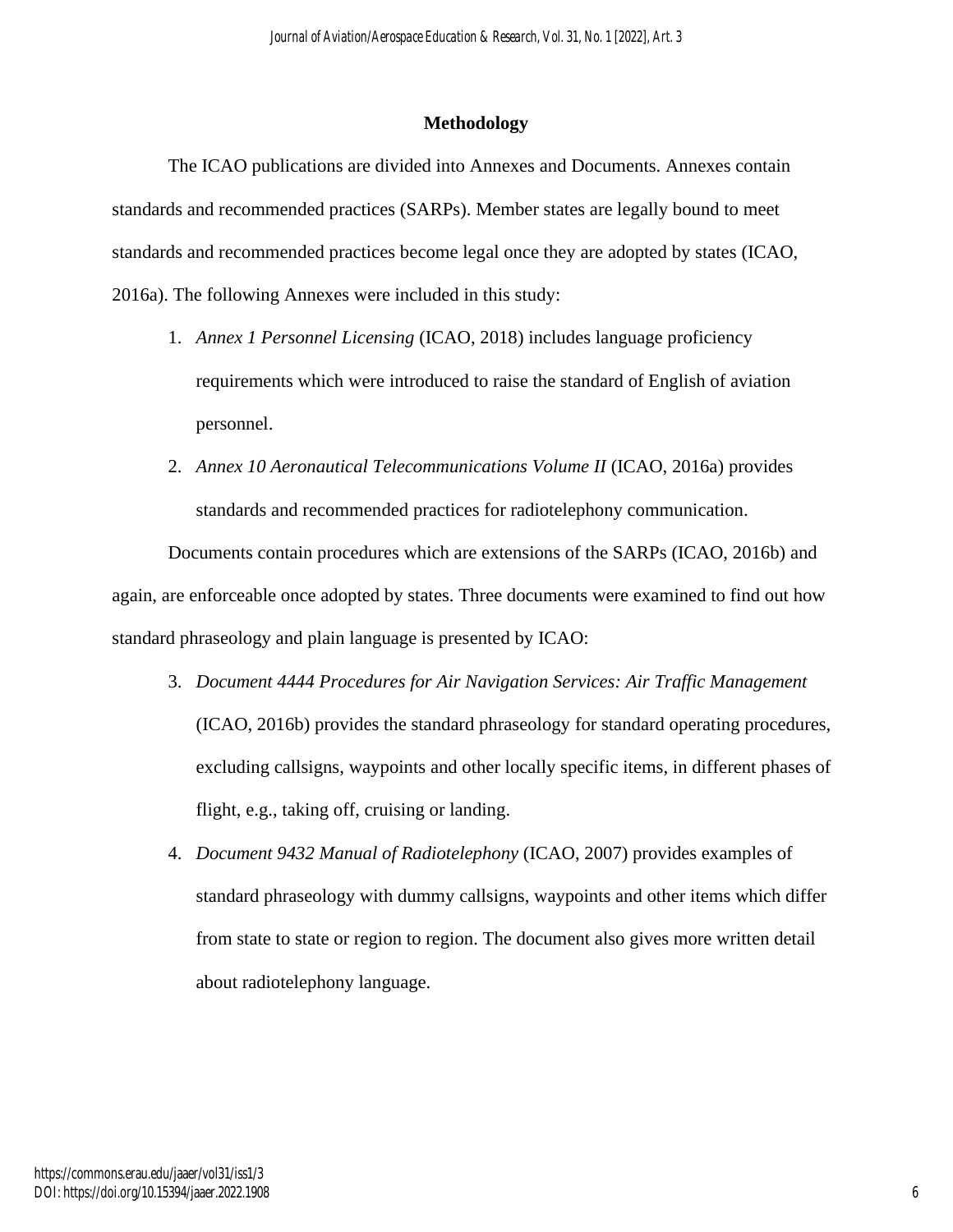5. *Document 9835 Manual on the Implementation of ICAO Language Proficiency Requirements* (ICAO, 2010) outlines expectations for language training and testing in aviation.

## **Interview Analysis**

Semi-structured interviews (Friedman, 2012) were conducted with all nine controllers. Table 2 identifies the controllers and where they work. The questions were designed to identify the controllers' opinions about language training and help to establish training needs. Ten questions focused on the participants' background, the context of their work, and their opinions about sources of miscommunication and about training (see Appendix A). The interviews were transcribed through many readings and annotations (Révész, 2012). It became clear that the controllers held a range of underlying beliefs about language use and language training needs. Quotes in the results section represent these beliefs.

## **Table 2**

| Workplace                  | <b>Controller Name</b>                              |  |
|----------------------------|-----------------------------------------------------|--|
| Ghaf Aerodrome (military)  | Mohammed, Nelson, Mansour, Alia,<br>Mariam, Shaikha |  |
| Sandy Aerodrome (military) | Floyd                                               |  |
| Dune Airport (civil)       | Axel                                                |  |
| Desert Airport (civil)     | Oliver                                              |  |

*Controllers Interviewed from Each Workplace*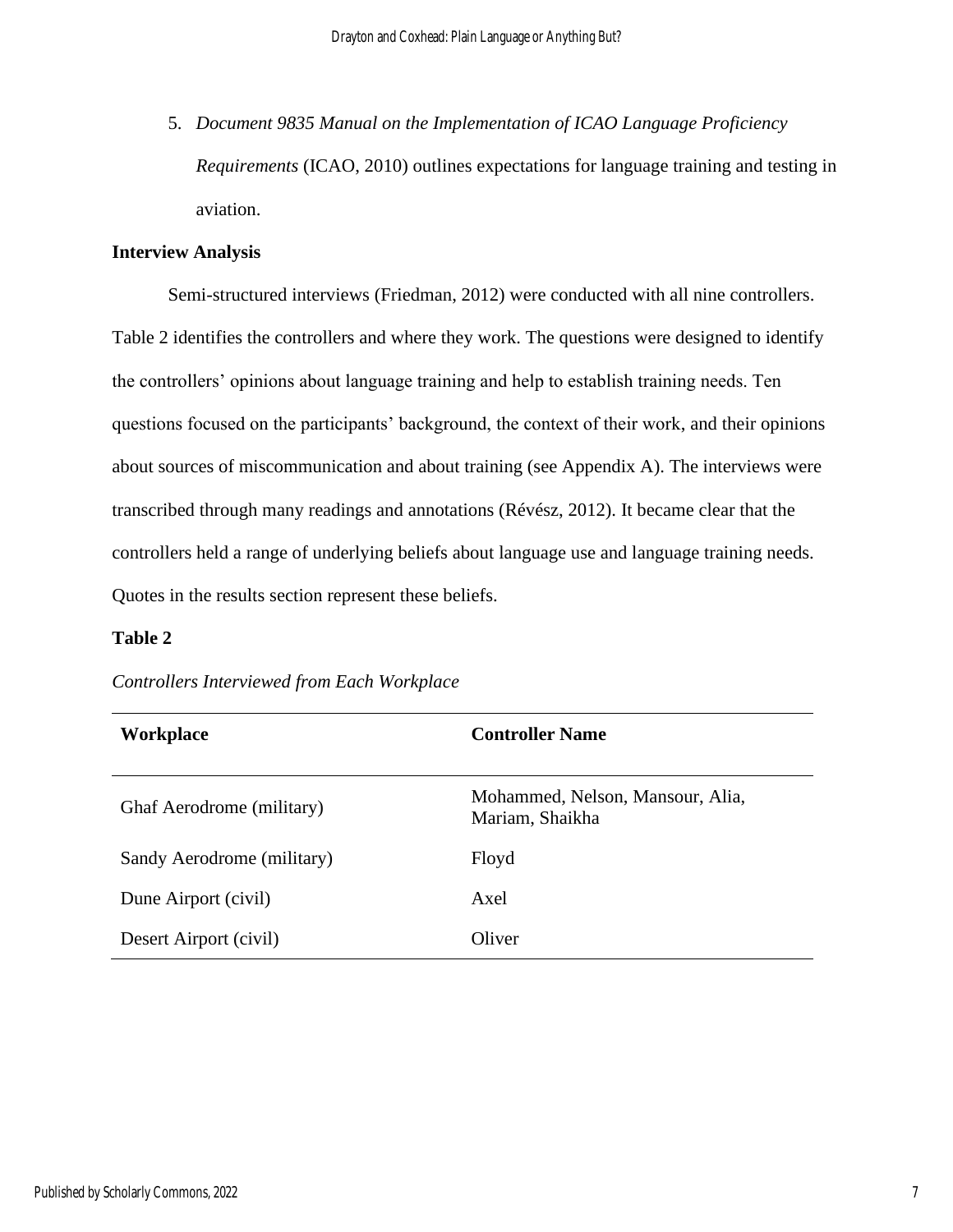### **Results**

## **RQ 1: ICAO Publications and Controller Beliefs**

This section presents an overview of the findings related to all five ICAO publications. From there, it divides into two further sections. The first is based on findings from *Document 9432 Manual of Radiotelephony* and interview data which identify standard phraseology as a language. The second section is based on *Document 9835 Manual on the Implementation of ICAO Language Proficiency Requirements* and interview data which identify standard phraseology as limited to a set of standard operating procedures. The military or civil background of controllers in this study did not appear to be a source of difference in their opinions.

*Annexes 1* and *10* underpin the three documents. Each document acknowledges the requirement in *Annex 10* that states: "Only when standardized phraseology cannot serve an intended transmission, plain language shall be used" (ICAO, 2016a, p. 5.1), for example, in an emergency. *Annex 10* further requires that "Communications shall be concise and unambiguous, using standard phraseology whenever available" (ICAO, 2016a, p. 5.18), and this requirement is also more or less present in all three documents.

The three documents and *Annex 10* refer to the language proficiency requirements (LPRs) for language testing in aviation which are contained in *Annex 1.* The Annex states that the LPRs are "applicable to [testing] the use of both phraseologies and plain language" (ICAO, 2018, p. App 1.1). Language proficiency testing is mandated to ensure that all aviation personnel reach a minimum acceptable standard of English. That said, "Formal evaluation is not required for applicants who demonstrate expert language proficiency, e.g., native and very proficient nonnative speakers with a dialect or accent intelligible to the international aeronautical community"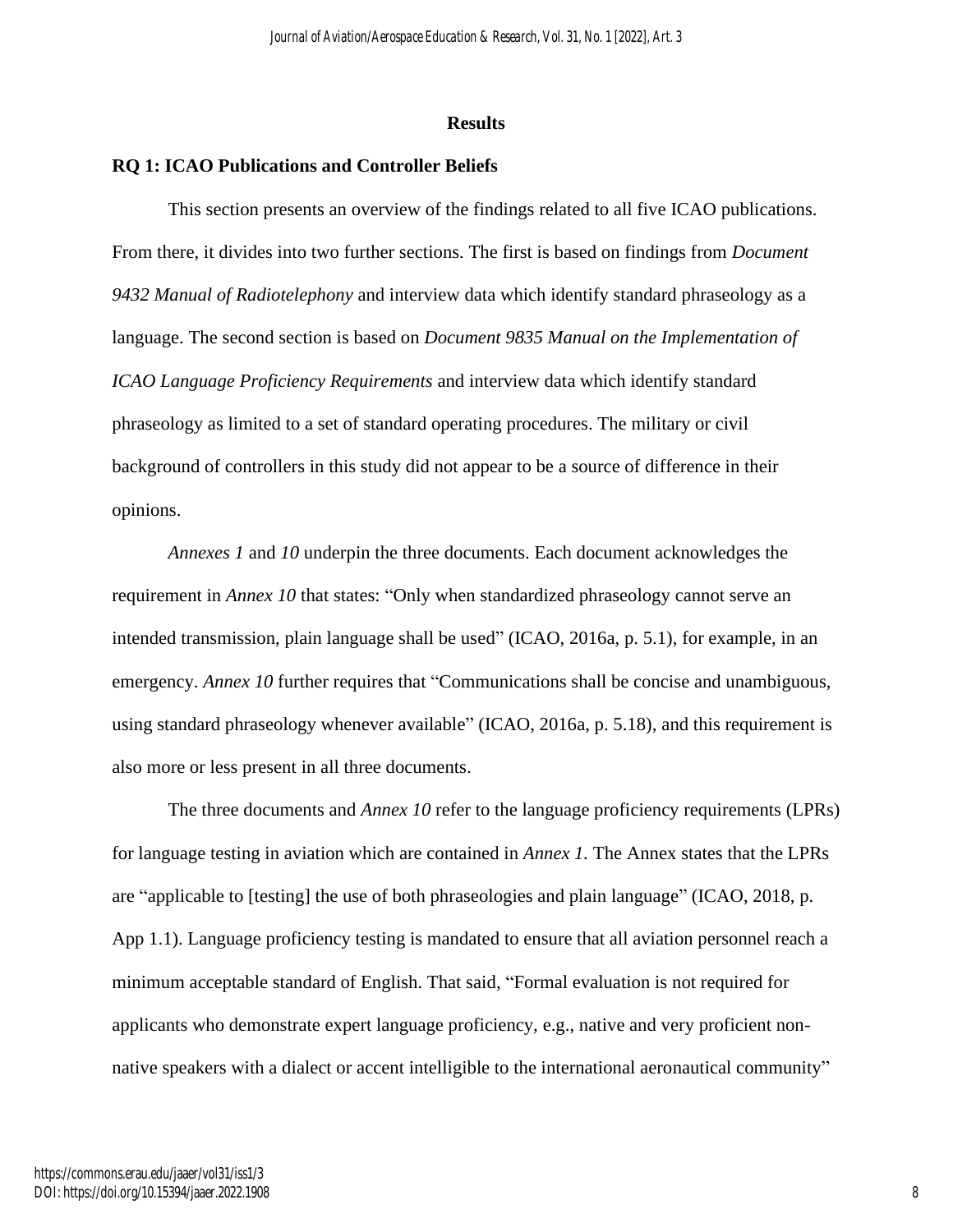(ICAO, 2018, p. 1.17). *Document 4444* does not define plain language beyond the requirements in *Annexes 1* and *10*.

**Standard phraseology as a language.** *Document 9432* provides an "explanation of the role of phraseologies and plain language in radiotelephony communications" and begins with a reiteration of the requirements contained in *Annexes 1* and *10,* then goes on to clarify standard phraseology (paragraph 3.2.2) and plain language (paragraph 3.2.3). The full texts of each paragraph can be found in Appendix B.

Paragraph 3.2.2 pertains to the use of standard phraseology. It states that standard phraseology is not sufficient to cover all circumstances and aviation personnel must have sufficient plain language proficiency for events not covered by standard phraseology. Paragraph 3.2.3 is an explanation for when plain language should be used. The important points here are that plain language is considered as a *subsidiary phraseology* which is used *in addition* to ICAO standard phraseology. It is unclear from this paragraph whether *subsidiary phraseology* means phraseology that is used repetitively in routine situations particular to a region or if *plain language* is used in one-off situations when standard phraseology is insufficient or both. In the foreword, ICAO states "users may find it necessary to *supplement* [emphasis added] standard phraseology with plain language" (ICAO, 2007, p. iii), and this appears to be the premise which underlies the above explanations.

This also suggests that plain language is used with standard phraseology in the way two controllers describe. To them, standard phraseology is adapted to different situations using plain language when required. Oliver explains, "standard RT [radiotelephony] doesn't cover all the situations so there are always some kind of deviations from the standard RT because the situation requires to act a little bit more differently" (Oliver). Mansour says,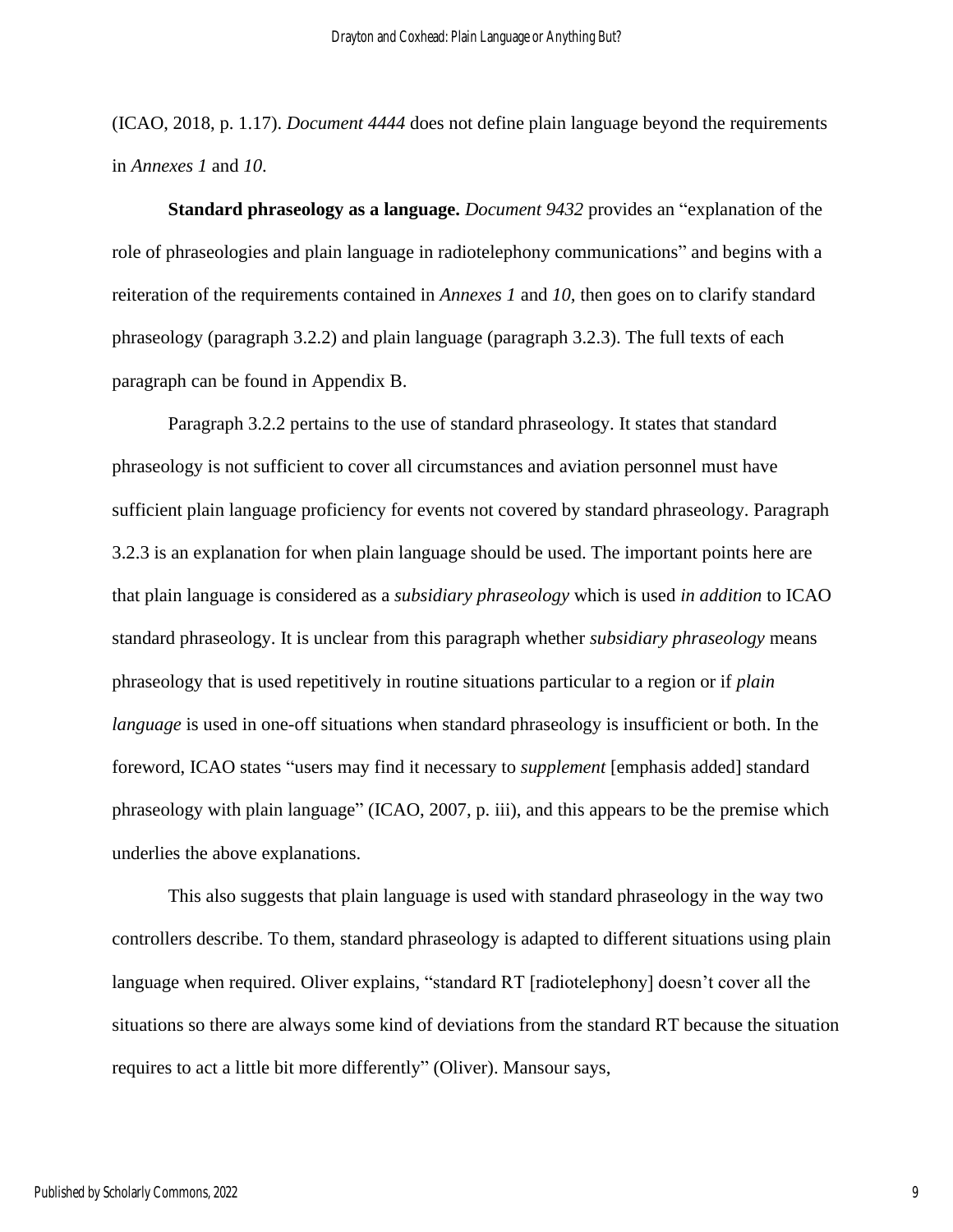I learned on the job so I become … Like for one year I spend one year just for training this phraseology, how to speak, how to understand, how to get down some of these things, until … I create my own procedure. My own words. I can use it, but within the standard. So I have to start with the standard but using my own words (Mansour).

Figure 1 combines the interview and document data to demonstrate the paradigm where standard phraseology is a language. When standard phraseology "cannot serve an intended transmission" then plain language is used to *supplement* standard phraseology vocabulary. In the diagram, the dominant language use is standard phraseology vocabulary (in the bold circle) and speakers "borrow from" general English or "plain" language as denoted by the arrow.

## **Figure 1**



*Standard Phraseology as a Language*

## **Standard Phraseology Limited to a Set of Standard Operating Procedures**

In *Document 9835 Manual on the Implementation of ICAO Language Proficiency Requirements*, plain language is defined as "The spontaneous, creative and non-coded use of a

given *natural* [emphasis added] language" (ICAO, 2010, p. x), which is qualified as being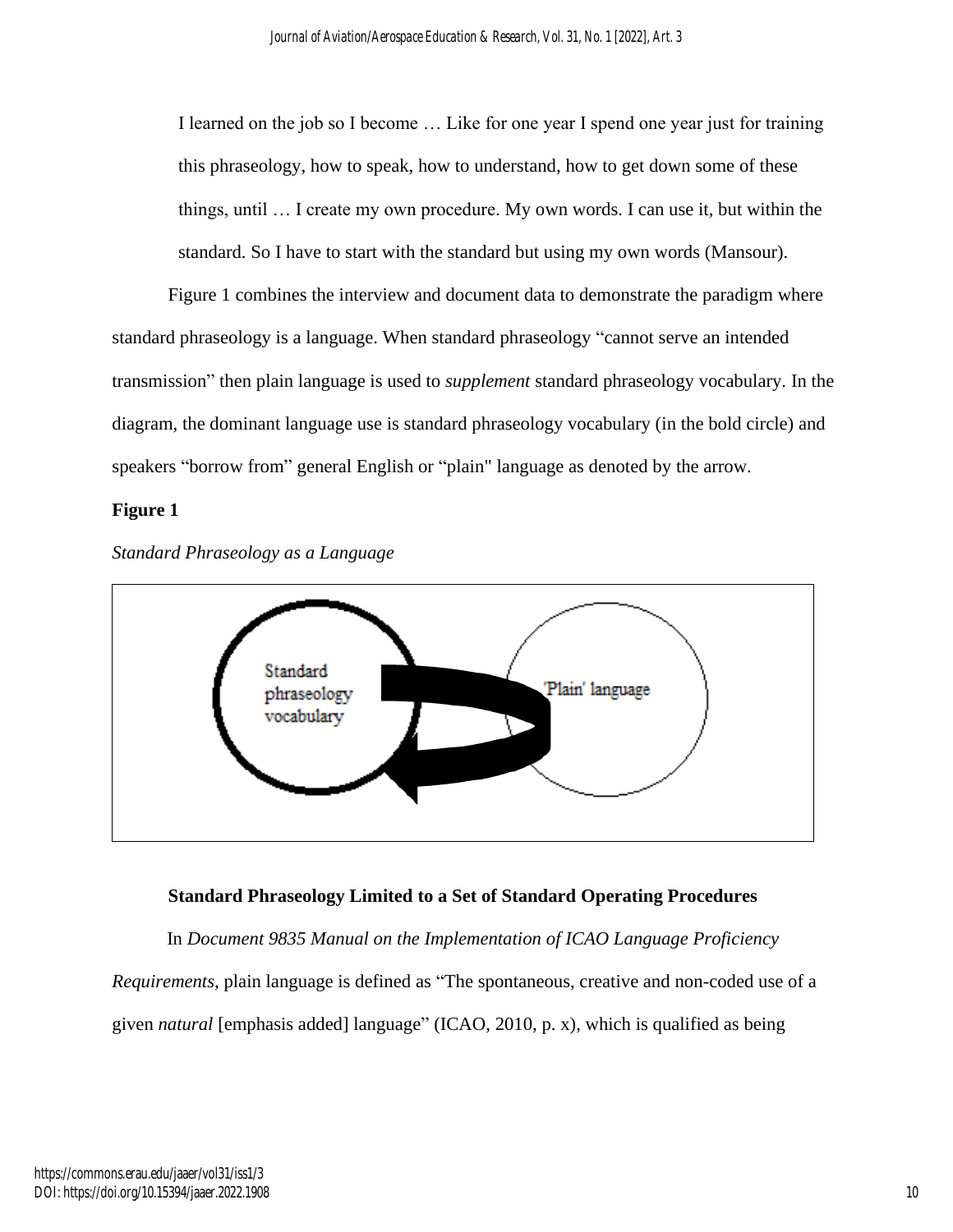"constrained by the functions and topics (aviation and non-aviation) that are required by aeronautical radiotelephony communications, as well as by specific safety-critical requirements for intelligibility, directness, appropriacy, non-ambiguity and concision" (ICAO, 2010, p. 3.5).

The ICAO Document further qualifies the term by saying that *plain* was chosen rather than *general*, *common*, *extended,* or *natural* since *plain* is used in other ICAO documents (ICAO, 2010, p. x). Elsewhere, in the same document, ICAO asserts: "There is simply no more suitable form of speech for human interactions than natural languages" (ICAO, 2010, p. 1.2), suggesting that this premise underlies the definition for plain language.

One of the participants, Floyd, reflects this understanding of standard phraseology as phrases to be used for a set of standard operating procedures (beyond which plain language is used). As Floyd says, "There's no phraseology built for hydraulic failure and you know, the pilot needing an odd request … there's no set phraseology" (Floyd), and "in other situations um yeah definitely no phraseology, just get the information you need, talk to the pilot like a human being right" (Floyd).

Floyd reiterated the point that you should '*just talk to the pilot'* four more times in his interview implying that he uses plain or general English when there is no standard phraseology.

Figure 2 shows this second paradigm in which standard phraseology is limited to memorised phrases connected to standard operating procedures. Beyond those circumstances, plain language must be used in the first instance and "borrowing" is from standard phraseology vocabulary. Again, the dominant language use is signified by the circle in bold and the arrow shows borrowing.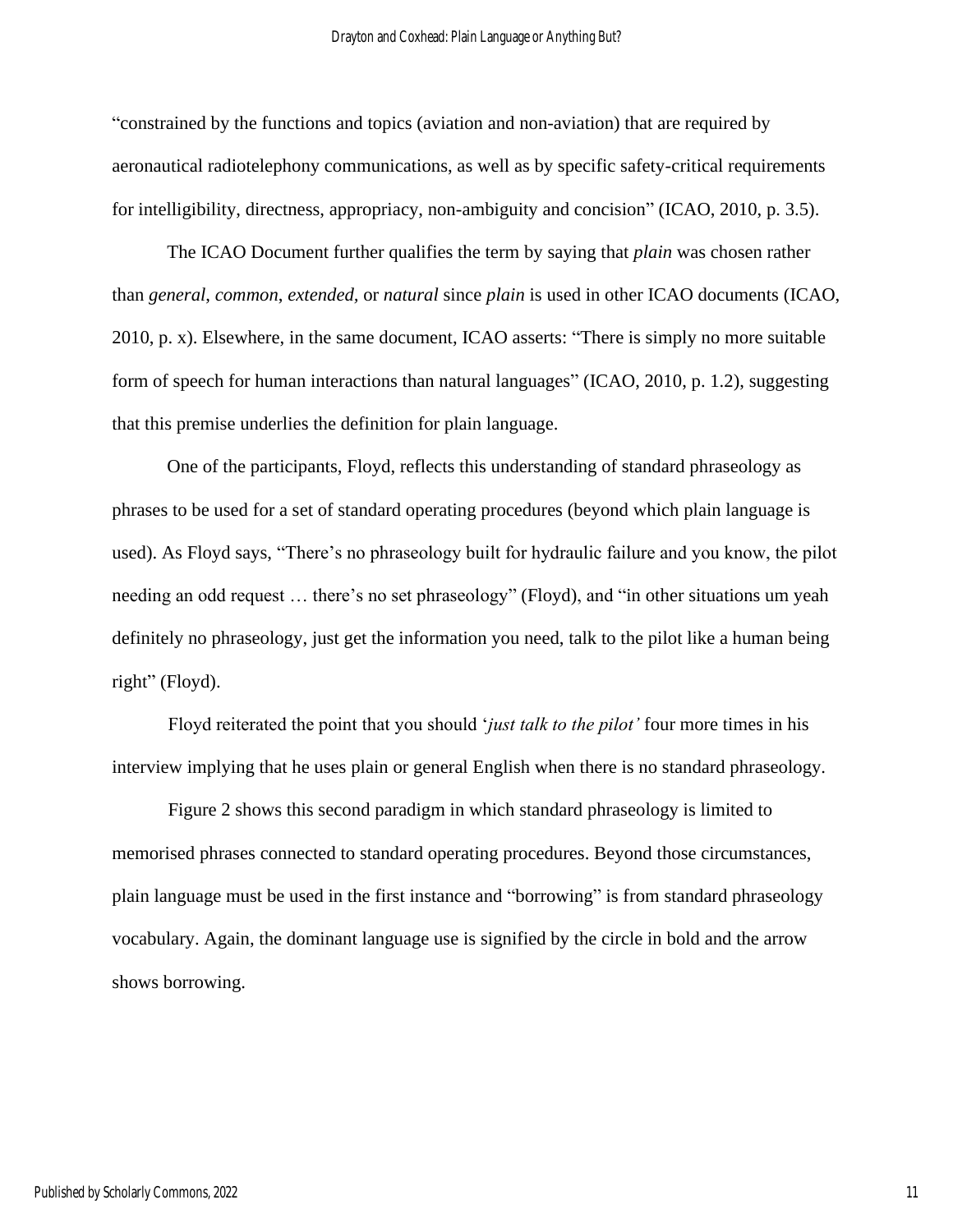## **Figure 2**



*Standard Phraseology Limited to Standard Operating Procedures*

## **RQ 2: Impact of Language Background on Language Use**

The controllers attributed differences in language use to whether aviation personnel were native English speakers (NES) or non-native English speakers (NNES). Three themes presented themselves in the data. First, the controllers thought that NNES use more standard phraseology. The controllers explain, "non-English speakers tend to stick to specific words and phrases" (Nelson), and "When it comes to the non-native, I would say that … they might be more keener to stick to the standard RT [radiotelephony]" (Oliver). Further, "my experience is that … [if you have] English as second language you speak it better on the radio compared to mother tongues" (Axel).

Second, in contrast to NNES, native English speakers use more general/plain English. Controllers comment on language use: "Um and one of the problems that I see native English speakers having is they tend to fall back on slang and words that are not … phraseology" (Nelson); "so [native English speakers] use their own like aviation English back in Australia, so when they come here, they say the words they use ... which ... we don't understand" (Mohammed); and "[Native English speakers have] been using more plain language and less of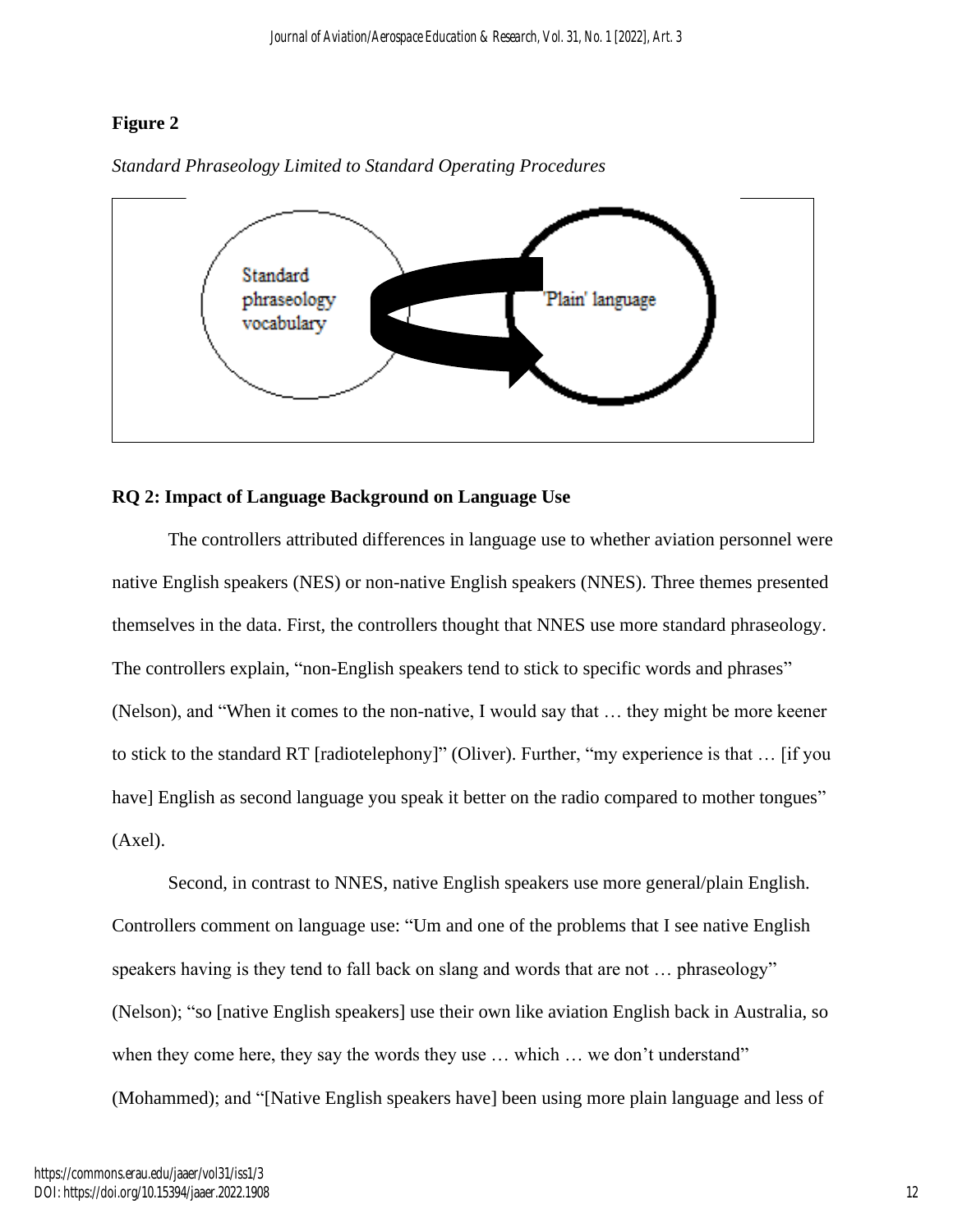the standard phraseology" (Oliver). In addition, they say, "that's the danger I think … when a native speaker uses too complex … sentence structures (Oliver); "Some of them [speak faster] yes. Usually because they are flying, they don't have time" (Alia); and "The native speaker, they speak in a ... mother tongue with a dialect" (Axel).

Oliver felt that North American controllers used more plain language because they are self-conscious about using standard phraseology. He says,

> I've seen that North American controllers who are really flexible with their phraseology. They've been using more plain language and less of the standard phraseology because for them it's a little bit awkward … this is my personal opinion, to sound a little bit silly maybe (Oliver).

Third, the greater use of plain language causes miscomprehension. For example, Nelson and Oliver say, "… if I'm using a slang word … and English is their second language they may not understand it or they may take it as something … totally different because in English the same word could have two different meanings" (Nelson), and "when the native speaker he uses really complex language ah the comprehension might be off" (Oliver).

### **RQ 3: Beliefs about Language Use and Training for Emergencies**

The controllers held differing beliefs about language training for, and language use in, emergencies. Two controllers shared similar beliefs about language use. They stated that controllers should be silent during emergencies since the pilot is busy in the cockpit and should not be disturbed. They also felt that language could not be practiced since there is no standard phraseology and plain language is used. For example, Axel and Floyd say, "during emergencies, more plain language [is] used. There's no standard" (Axel), and "anything that's non-standard, can't teach that" (Floyd).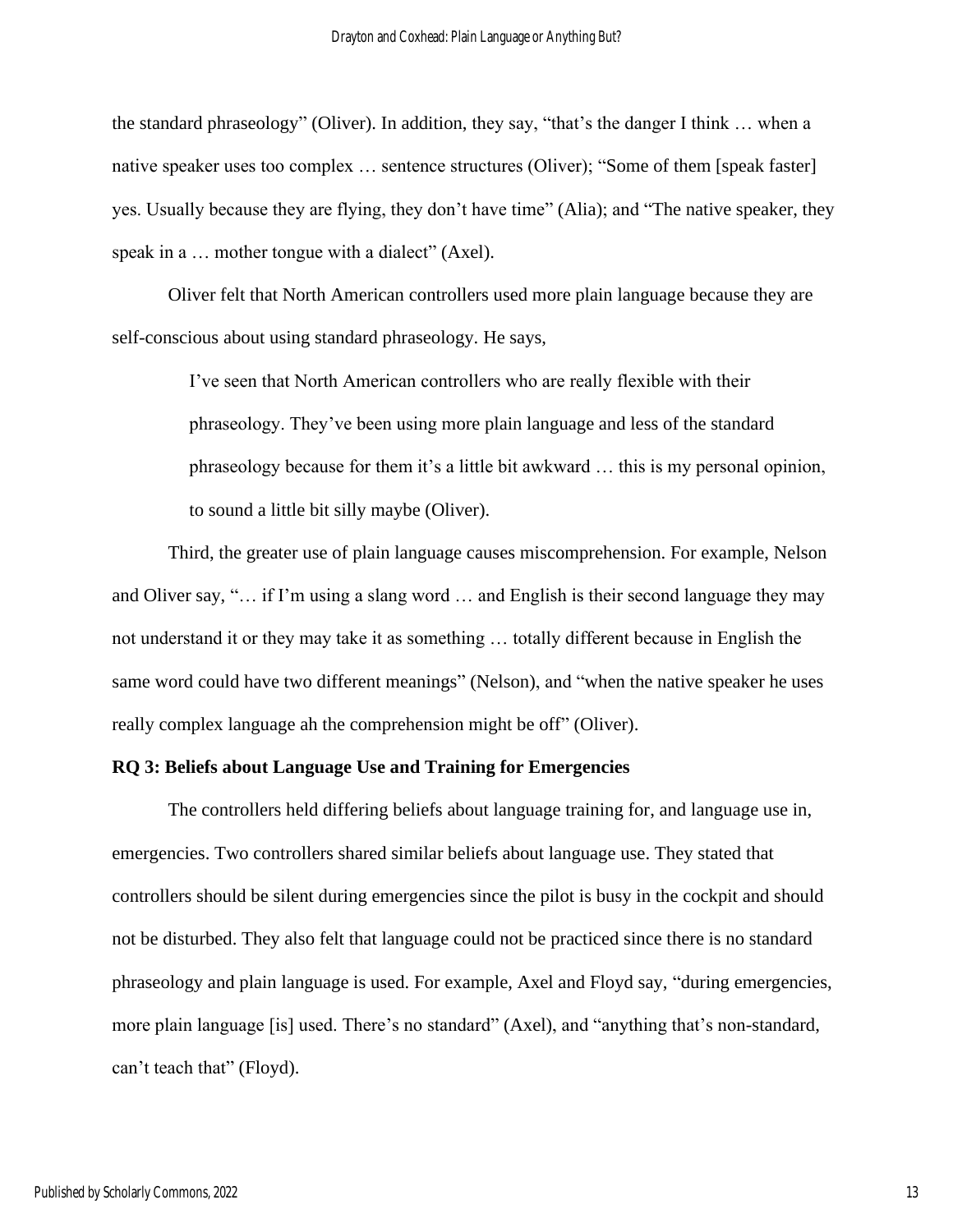In an emergency, Axel and Floyd thought that a controller who had achieved ICAO English language proficiency Level 4 would know what to say. While the remaining seven controllers agreed that English language proficiency is necessary, they had a different opinion about training in that they believed that language training for emergencies would be useful. Shaikha sums up this view when she says, "[Training] will help us in our realistic work so we can understand pilots from different nationalities" (Shaikha).

Language training for emergencies gives trainees a chance to consider the language they might need. As Mansour puts it, "Um sometimes in the simulator they create something like an abnormal, then you have to create your language, you know, you have to like digging inside your mind to put the words" (Mansour).

#### **RQ 4: Impact of Beliefs on the Purpose of Training**

This section presents the differences in the purpose of training in Ghaf and Sandy aerodromes. Controllers in both aerodromes stated that the overall purpose of training was to reduce panic, but they used different ways to achieve that common aim. For Ghaf controllers, the simulator training was designed to reduce communication problems during emergencies by standardising the language and procedures. The controllers used a written script with the checklists in the simulator, and practiced reading the script to ask pilots for information and pass it on to emergency services, as Mohammed and Nelson explain,

> [The] emergency situations … today, we tried to do as … standard as much as we can, like asking for questions, POB [persons on board], fuel endurance, type of emergency. …. We have a checklist, but a lot of people don't follow it, so you will do it your way, I'll do it my way (Mohammed).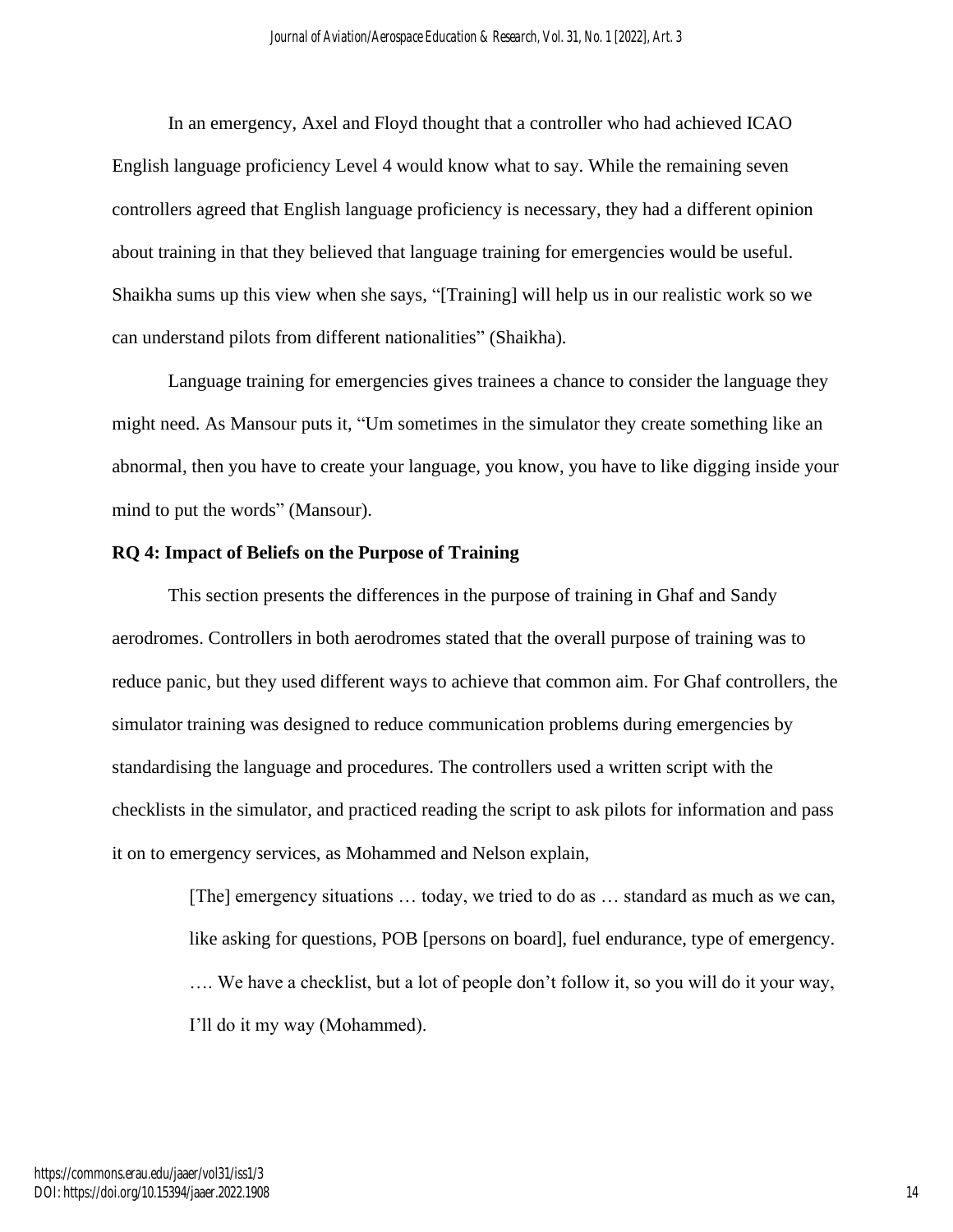What we found is, we have a checklist with information that's required to be passed but it doesn't tell you how to say it. So we're finding that controllers are basically passing the information as they deem necessary so I may pass it different from the next controller which causes confusion on the receiving end because they're getting different calls every day in a different format (Nelson).

We came up with creating a script so that's what we're teaching, that's what we're practicing now is the script. And the script is word for word so the only thing the controller has to do is copy the information down. They write it in the empty block and then they just read it verbatim (Nelson).

In contrast, the Sandy simulator session focused on logistics. This means that the controller practiced what to do in an emergency including where to send emergency vehicles. Floyd explains, "I think the [simulator emergency training] we did today and the one we send everybody through is geared, you know, obviously more for less panic and just knowing what you need to do in a certain situation" (Floyd).

#### **Discussion: Controller Beliefs, Language Use and Training for Emergencies**

In this section we present a model of the contradictions identified in the results, and how they relate to language use and training outcomes. The model in Figure 3 presents the two paradigms of language use found in the ICAO publications and interview data. The two sides of the model present the two underpinning paradigms titled *Language* and *Procedure*, based on the contrasting approaches to standard phraseology. The language paradigm holds that standard phraseology is the basis of a language for all radiotelephony communication and it is extended, where necessary, with plain language. The procedure paradigm holds that the standard operating procedures are coupled with memorized standard phrases that are the basis for communication in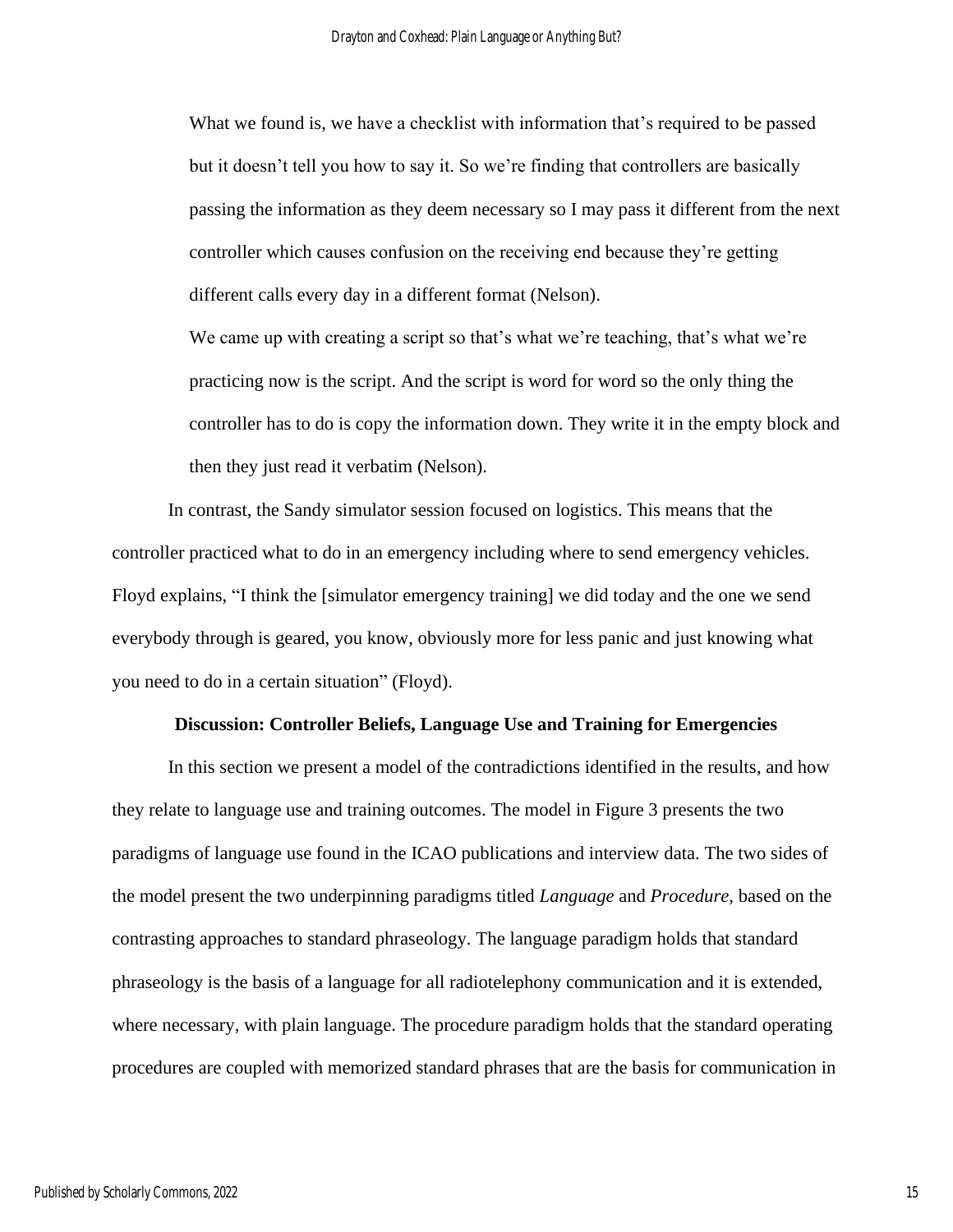routine situations only, beyond which plain language is used. The model is divided into three parts. The top part summarises the ICAO publications and controllers' beliefs about the role of standard phraseology (A) and the use of plain language when standard phraseology is insufficient based on Figures 1 and 2 in the results (B). The middle part summarises the controllers' beliefs about language use in emergencies and is centred around two categories identified in interviews: what constitutes the language used during emergencies (C); and the benefit or otherwise of language training for emergencies (D). The bottom part of the model summarises the outcomes of controller beliefs. They are organised around two key outcomes. The first outcome is language use (E) in which the composition of the language identified by the controllers is summarised. Note that this language use is not limited to emergencies. The second outcome is the purpose of emergency training (F) for each of the aerodromes in this study.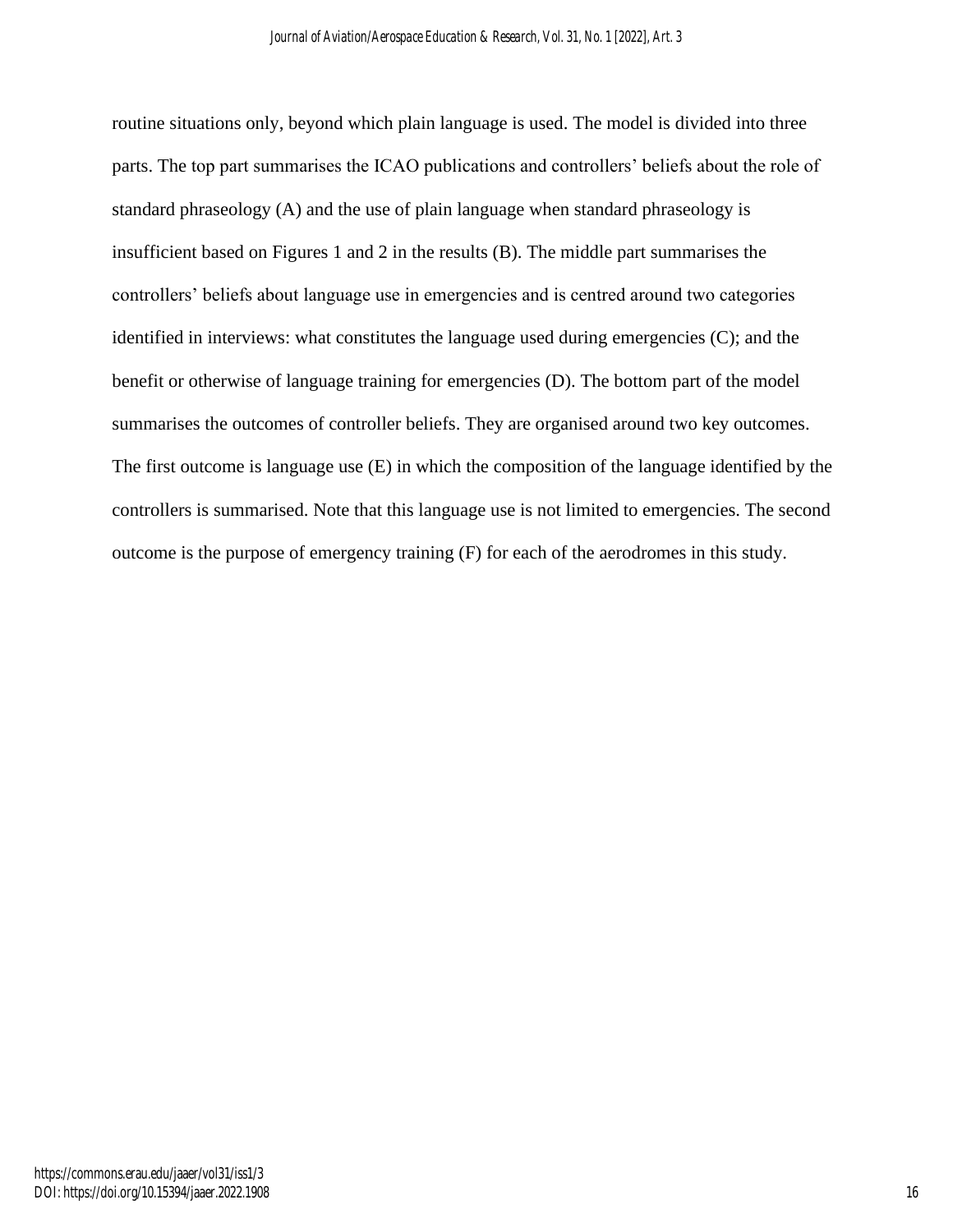# **Figure 3**

*Language Use and Outcomes in Aviation Radiotelephony Communication*

| <b>Paradigms</b>                                                                                            |                                          |                                                                 |  |  |  |
|-------------------------------------------------------------------------------------------------------------|------------------------------------------|-----------------------------------------------------------------|--|--|--|
| Language                                                                                                    |                                          | <b>Procedure</b>                                                |  |  |  |
| Basis for radiotelephony<br>language $(1)$                                                                  | (A) Standard<br>phraseology              | Limited to a set of standard<br>operating procedures (SOPs) (8) |  |  |  |
| (B) Insufficient<br>Standard phraseology<br>standard<br>$vocabulary + plain language$<br>phraseology<br>(2) |                                          | Plain language $+$ standard<br>phraseology vocabulary (9)       |  |  |  |
| <b>Beliefs About Language Use in Emergencies</b>                                                            |                                          |                                                                 |  |  |  |
| Standard phraseology is                                                                                     | (C) Language use in                      | Use more plain language (10)                                    |  |  |  |
| necessary(3)                                                                                                | emergencies                              | Must be silent $(11)$                                           |  |  |  |
| Beneficial (4)                                                                                              | (D) Language<br>training for             | No phraseology, so cannot train<br>(12)                         |  |  |  |
| Practice aids successful<br>outcomes $(5)$                                                                  | emergencies                              | Language proficiency is enough<br>(13)                          |  |  |  |
| <b>Outcomes</b>                                                                                             |                                          |                                                                 |  |  |  |
|                                                                                                             |                                          | More plain language (14)                                        |  |  |  |
| More standard phraseology<br>vocabulary (6)<br>(less plain language)                                        | (E) Language<br><b>use</b>               | May use complex grammar; slang or<br>idiomatic language (15)    |  |  |  |
| Language (7)                                                                                                | (F) Emergency<br>training to<br>practice | Logistics (16)                                                  |  |  |  |

Let's now talk through the relationship between the model, controller beliefs and ICAO publications. Controllers on the language (left) side of the model view standard phraseology as a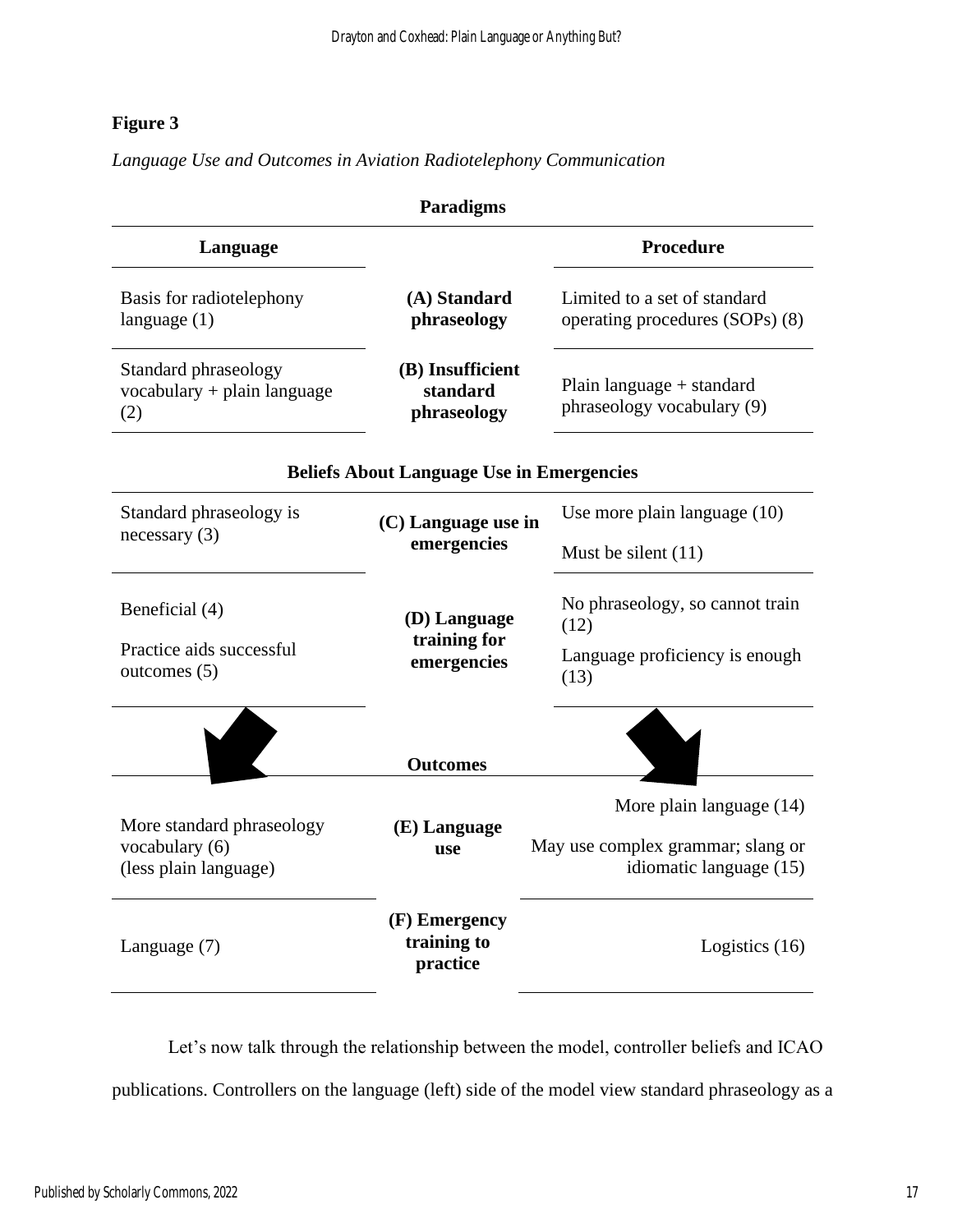language which forms the basis of radiotelephony communication (1). These controllers think that standard phraseology is frequently adapted, using plain language, to circumstances as they arise (2). A similar finding was made by Rees (2013) who showed pilots and controllers frequently need to adapt their language, or use plain language, in routine situations. Both (1) and (2) are supported in *Document 9432*; i.e., plain language is supplementary to standard phraseology which forms the basis of communication. The next belief about language use in emergencies is that standard phraseology is necessary (3) and should be used as much as possible. The final beliefs relate to language training for emergencies. From this point of view, language training for emergencies is beneficial (4) because it allows controllers to practice (5) what they will say before an emergency happens and helps to reduce panic in a real emergency. The outcomes of these five beliefs are that controllers are more likely to use more standard phraseology vocabulary (6) (and less plain language), and one purpose of emergency training can be to practice the language required to deal with an emergency (7).

The beliefs on the procedure (right) side of the model contrast with those on the left. The first belief is that standard phraseology is a series of phrases for a finite set of standard operating procedures (8). In circumstances where there is no standard phraseology, plain language is used in the first instance and supplemented with vocabulary from standard phraseology (9). This view is supported in *Document 9835* which bases a definition of plain language on natural English and suggests that plain language replaces standard phraseology when it is insufficient for communication (Intemann, 2008; Lopez et al., 2013). In terms of emergencies, these controllers believe that more plain language is used (10). The next belief is that controllers need to be silent since the pilot is busy in the cockpit (11). The expectation for silence is also contained in *Document 9432 Manual of Radiotelephony* (ICAO, 2007) and may well be held by controllers in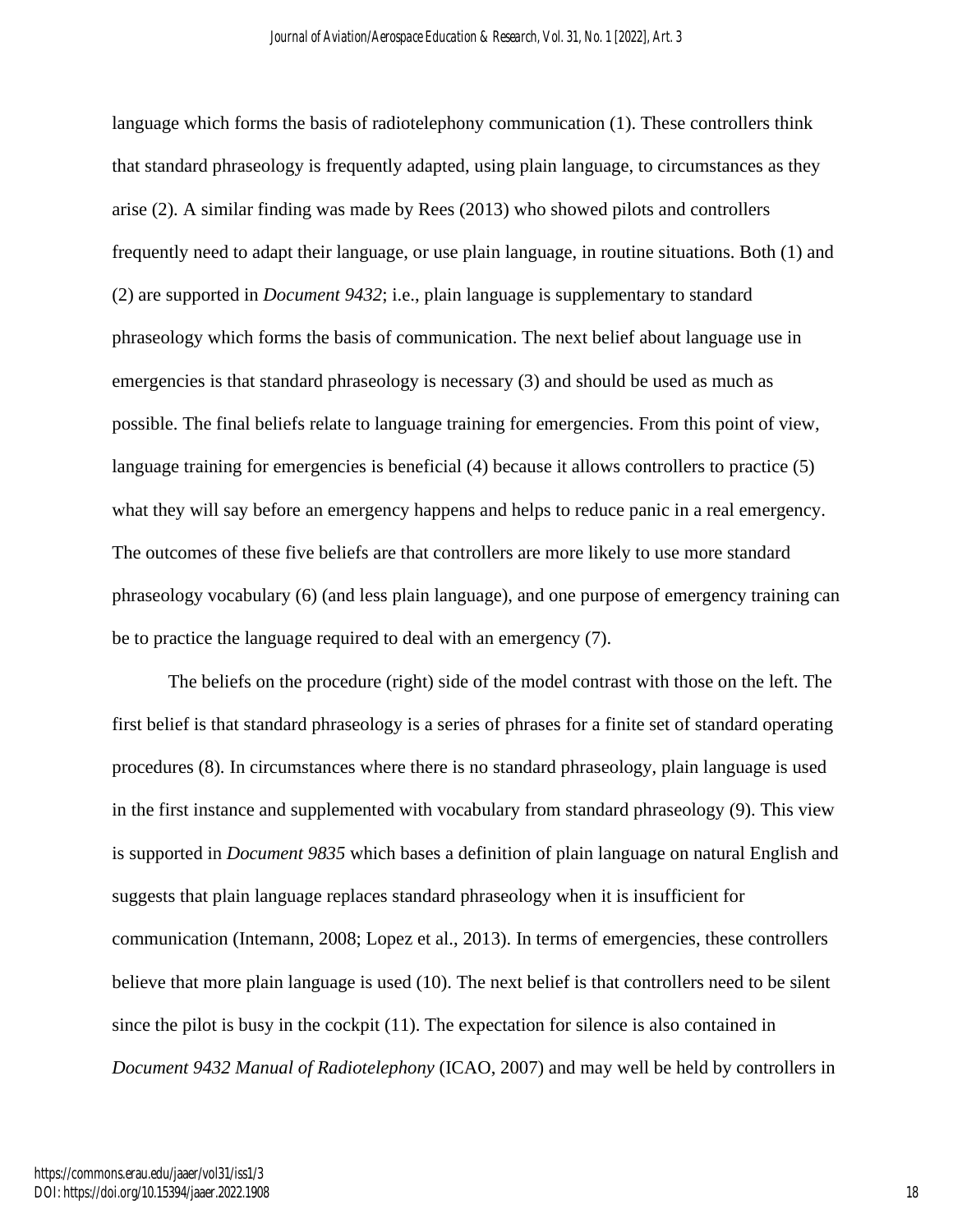both paradigms, but was only mentioned by two controllers, so the model reflects the interview data on this point. Further, language training for emergencies is not possible since there is no phraseology for use in emergencies (12). Also, every emergency is different, so if controllers have sufficient English language proficiency, then they can successfully deal with one (13). There are three outcomes related to beliefs  $(10) - (13)$ : that more plain language is used (14), that language use may include complex grammar and slang (15), and that the purpose of emergency training is to practice the logistical arrangements needed to resolve an emergency (16).

Mansour, Oliver and Floyd's beliefs and outcomes matched the left or right side of Figure 3. Interview data about the "impact of language background on language use" suggests that NNES are more likely to demonstrate the language use (E) shown on the left side (6) and NES are more likely to display outcomes  $(14) - (15)$  on the right. Mansour and Oliver, (both NNES), stated language and training outcomes (6) and (7). During interviews they expressed beliefs (1) - (5) on the left side. In other words, their beliefs and outcomes matched the language paradigm in Figure 3. Floyd's beliefs were in stark contrast. Floyd (a NES) expressed the beliefs on the right side of the model, i.e.,  $(8) - (13)$  with language and training outcomes  $(14) - (16)$ . For example, in terms of language use, Floyd used the idiomatic phrase *that's your call,* in response to a vehicle driver in a simulator emergency exercise. The ICAO phraseology is *at own discretion.* Floyd's beliefs and outcomes matched the procedure paradigm on the right side of the model.

However, the beliefs held by controllers could not always be predicted from language background and did not simply follow the language or procedure paradigm. For these controllers, there were differences in their observations of the workplace and their personal beliefs about language use. For example, NES Nelson believes in  $(1) - (5)$  with training at  $(7)$ , and  $(6)$  for

19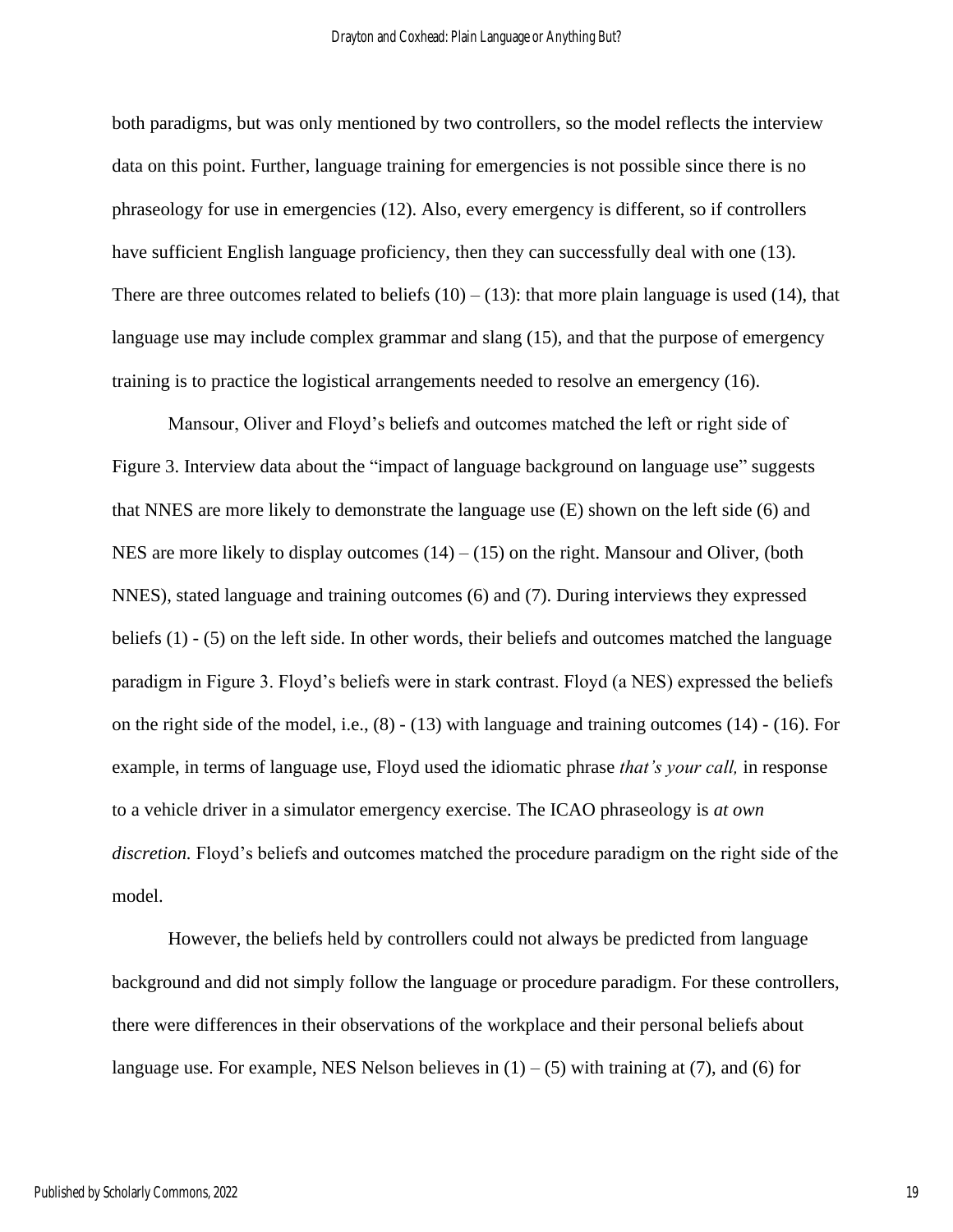language use. He advocated for greater standardization of language use in emergencies. Further, he felt that standard phraseology needed to be emphasised and tested in ab initio training. Nonnative English speaker Axel believes in (1) and (2) on the left side. The outcomes for him were (16) for training on the right side, and (6) for language use. Axel observed greater use of plain language by NES and believed this was a problem. However, he also felt that more plain language is used in emergencies (10) and language training for emergencies is not possible (12), which was at odds with his NNES peers in this study.

This variation in beliefs can help explain variations in language. ICAO (2010) gives the example: "Can we keep high speed?" and explains that "there is no ICAO phraseology for this pilot's request for permission" (p. 3.6), suggesting that no phraseology means plain language must be used instead. Controllers or pilots who, instead, see standard phraseology as the basis of radiotelephony language might say, "**Request maintain speed,**" which applies (adapts) the principles and vocabulary of standard phraseology to circumstances for which there is no phraseology (1). The bolded words *request, maintain* and *speed* are technical words in standard phraseology (Drayton, 2021). Conversely, "Can we keep high **speed**?" matches language use in (14) and follows from the assumption that plain language is used when there is no standard phraseology  $(8) - (9)$ . This short phrase results in very different language use depending on the beliefs of a controller. In terms of the reasons for variation in language that lead to miscommunication, this study adds underlying beliefs or assumptions about language use, that are contained in ICAO Documents and held by controllers, as possible causes.

### **Limitations of this Study**

A major limitation of this study is its very small size. With only nine controllers, the results are not generalizable beyond these UAE workplaces. However, the existence of similar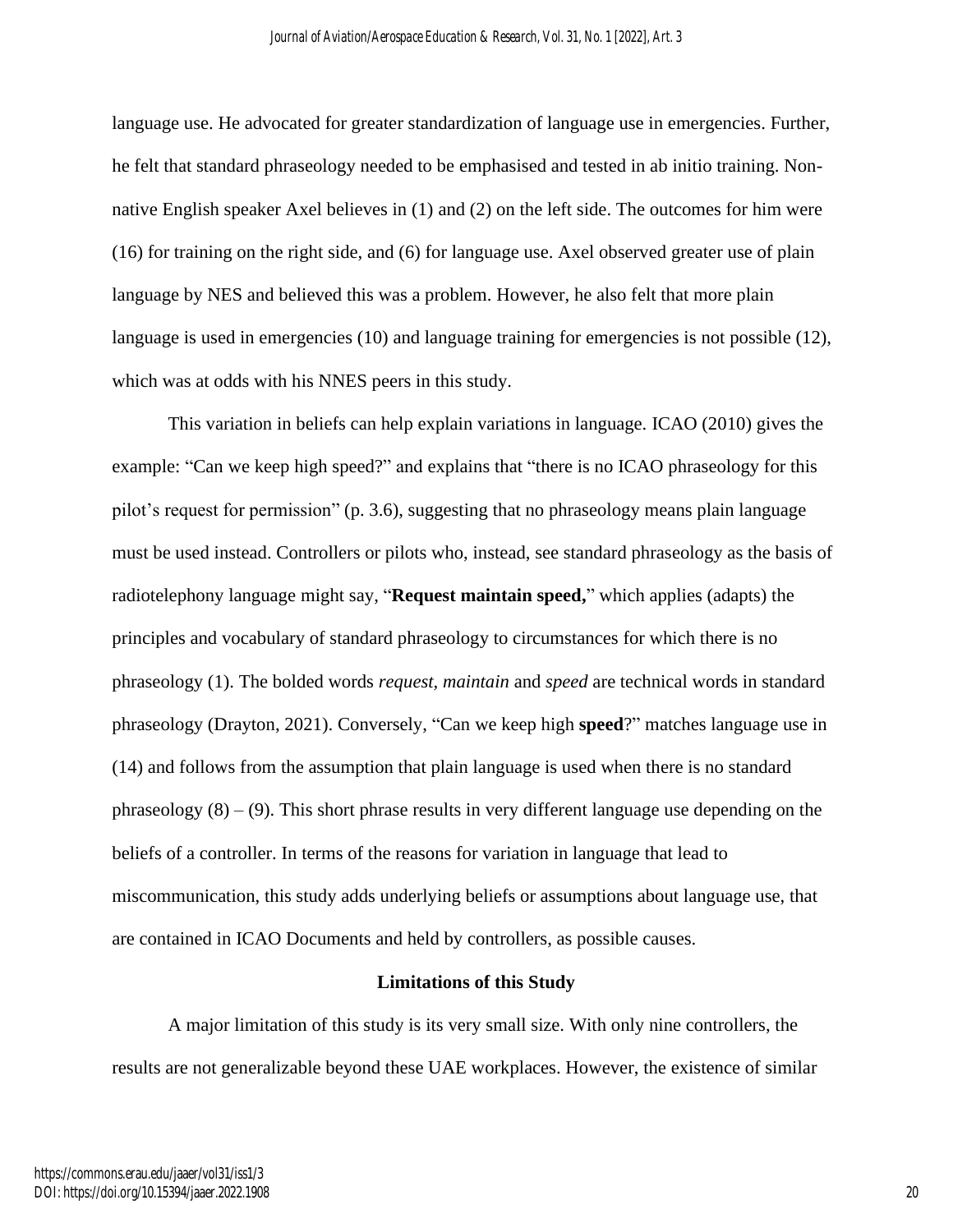contradictions in ICAO Documents and controller beliefs suggests that the findings are worthy of further investigation in a larger study.

It would be valuable to test the understanding of communication which uses standard and non-standard language (e.g., "request maintain" vs "can we keep"). This work would then provide a measure of comprehension which is outside the scope of the present study.

## **Implications**

The findings in this study have implications for policy, training, and language testing in aviation. The definition of plain language in ICAO Documents needs clarification. It is likely that plain language as a supplement to standard phraseology is too narrow to describe actual language use and that plain language as *natural* English is too broad. It is possible that a better definition, specific to radiotelephony communication, lies somewhere between the two.

The lack of clarity around plain language definitions may contribute to differences in training and to language variation. Training for radiotelephony communication is needed for all users regardless of language background. This paper highlights the need for training to use the language contained in standard phraseology as a starting point for communication (Clark, 2017; Moder & Halleck, 2009), which could contribute to greater standardization of language use between speakers from diverse backgrounds.

Language testing in aviation also requires examination. First, the assumption that adequate language proficiency is enough to deal with emergencies was not supported in this study. The Ghaf controllers' training was because they had different approaches to dealing with emergencies despite having achieved ICAO Level 4 language proficiency. Trippe (2018) found that language proficiency did not equate to successful comprehension of radiotelephony communication. Further, the language proficiency requirements do not address the standard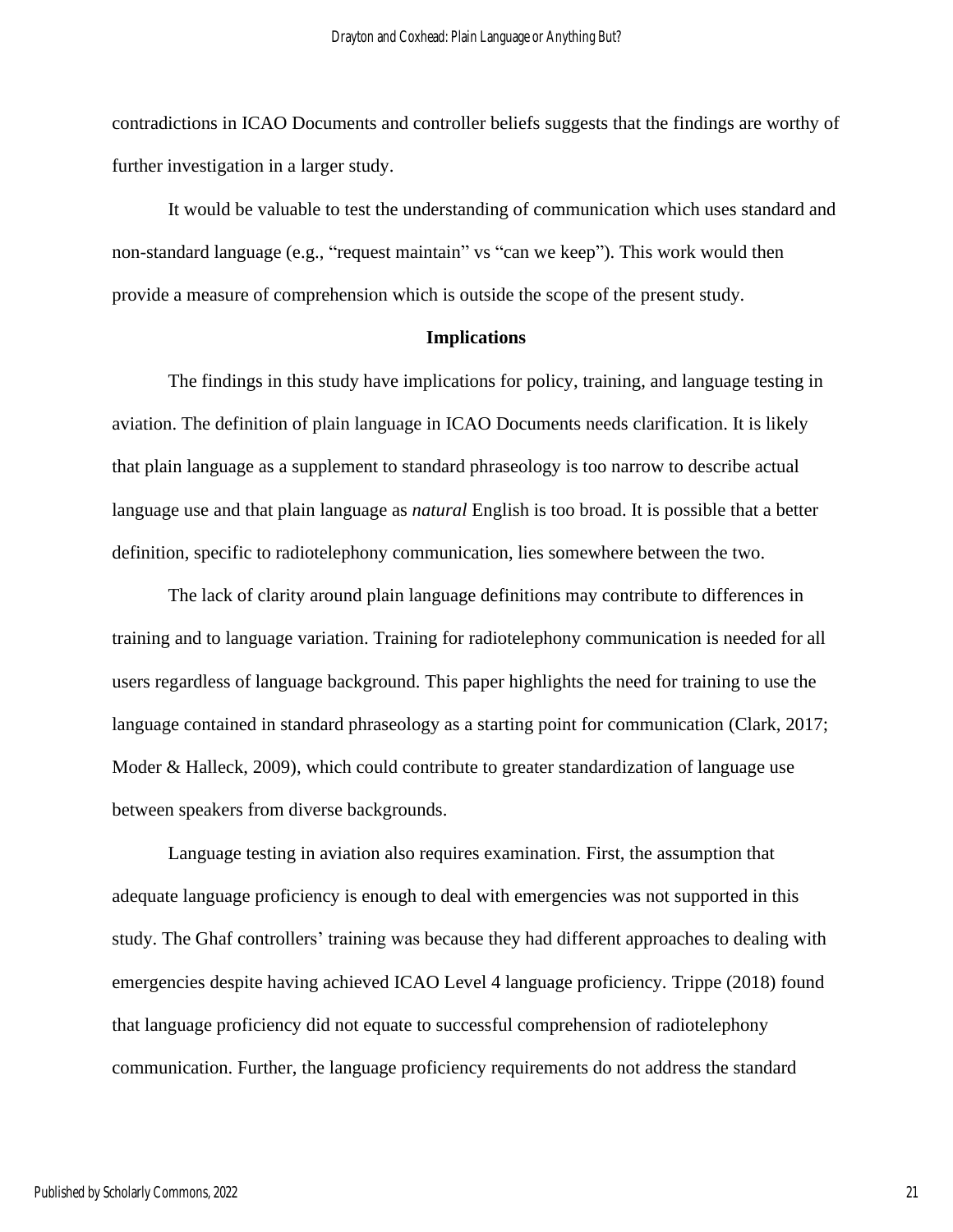phraseology vocabulary identified in Figures  $1 - 3$  but are focused on 'plain' language (Elder et al., 2017; Farris, 2016; Kim, 2018; Moder & Halleck, 2009). Finally, the requirement in *Annex 1*  that only non-native English speakers (NNES) are to be tested assumes that improvement in language ability of NNES will result in more successful communication (Read cited in Hirch, 2020). Given that variation in language can occur regardless of language background, this research suggests that the technical vocabulary of standard phraseology (Drayton, 2021) should be tested and that such testing should include native English speakers.

### **Future Research**

Further research into the radiotelephony language that controllers use every day is needed. Little is known about the combination of standard phraseology and plain language in routine communication. One way to address this issue would be to use corpus analysis to develop a list of technical vocabulary contained in ICAO standard phraseology. The list could be used to establish the nature of technical vocabulary (Nation at al., 2016) and its coverage (Coxhead, 2017; Coxhead et al., 2020; Nation et al., 2016) in different situations ranging from routine communication to emergencies or unusual situations. An examination of technical vocabulary could also shed light on the nature of plain language used with it and within it. Not only are standard phrases used with plain language, but they also contain plain language; e.g., *are you ready* in 'G-CD ARE YOU READY FOR IMMEDIATE DEPARTURE' (ICAO, 2007, p. 4.6, capitals in original). Examining vocabulary usage from the Human Factors perspective of Threat and Error Management (TEM) (ICAO, 2005) may also highlight events where standard phraseology and plain language are likely to be combined. It is important to note that this is not a suggestion that standard phraseology be developed for every situation that could arise in aviation. Rather, a better understanding of how technical vocabulary is used (or not) and how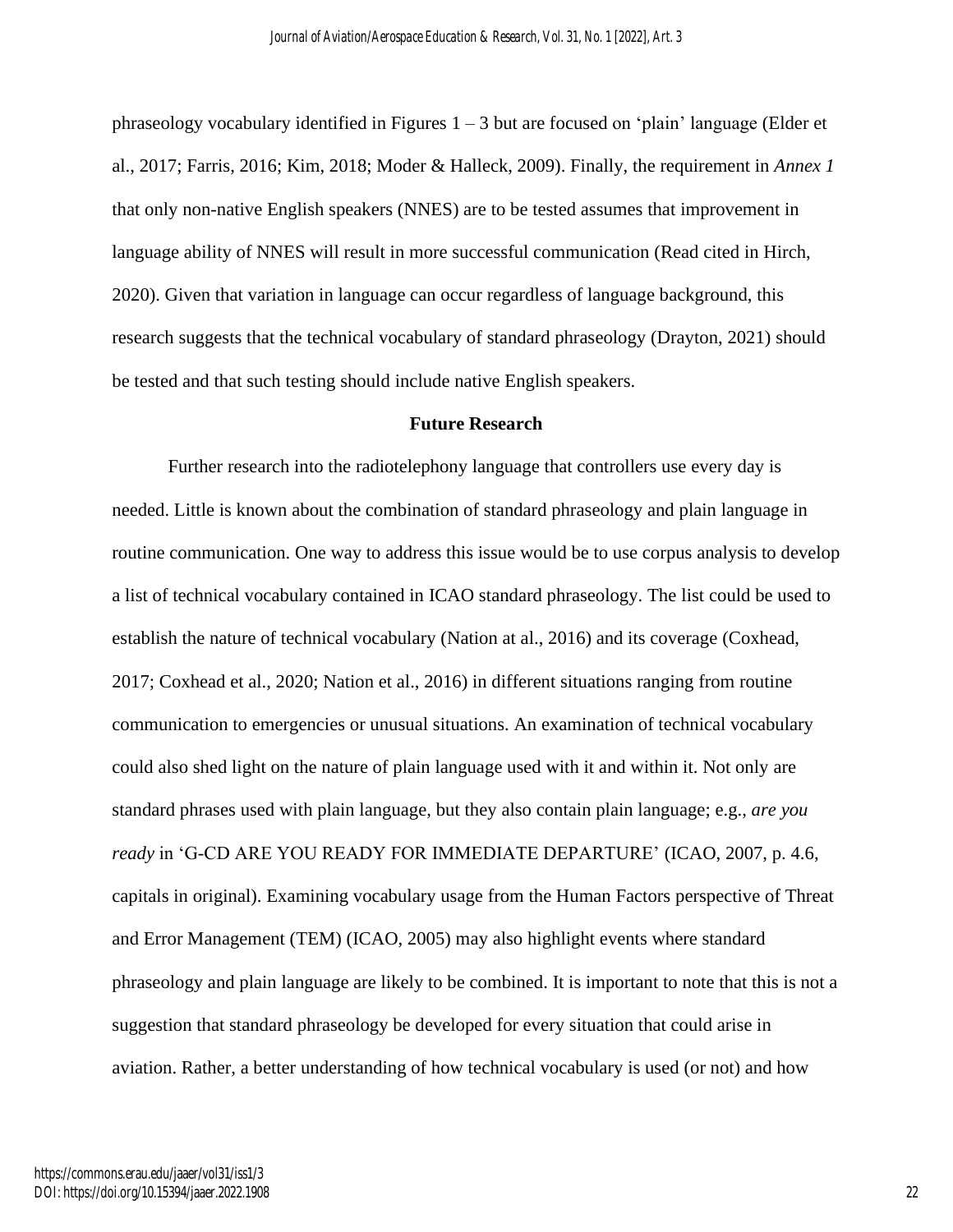this affects communication is required. Further, a better understanding of technical vocabulary and plain language may enable development of tests that better reflect the tasks undertaken in the aviation environment (Farris, 2016; Kim, 2018; Knoch, 2014).

Corpus analysis can also be used to identify differences in technical vocabulary coverage of controllers with different beliefs about language use. Establishing individual language differences can be done using the keyword analysis method used by Culpeper (2002) to identify keywords of individual characters in a Shakespeare play. Research of this nature could establish the veracity of the model presented in Figure 3 on a larger scale. The results of future research identified here would help establish future training and testing needs in aviation radiotelephony language.

The research presented in this paper is about tower air traffic control, but it would be useful to extend this research to include approach and area air traffic control. Another future direction for research could be to investigate apps for aviation in terms of both the language they include and how they are used. Finally, another direction for research might be to investigate checklists for emergencies, but only after more is understood about how language is used in the aviation context.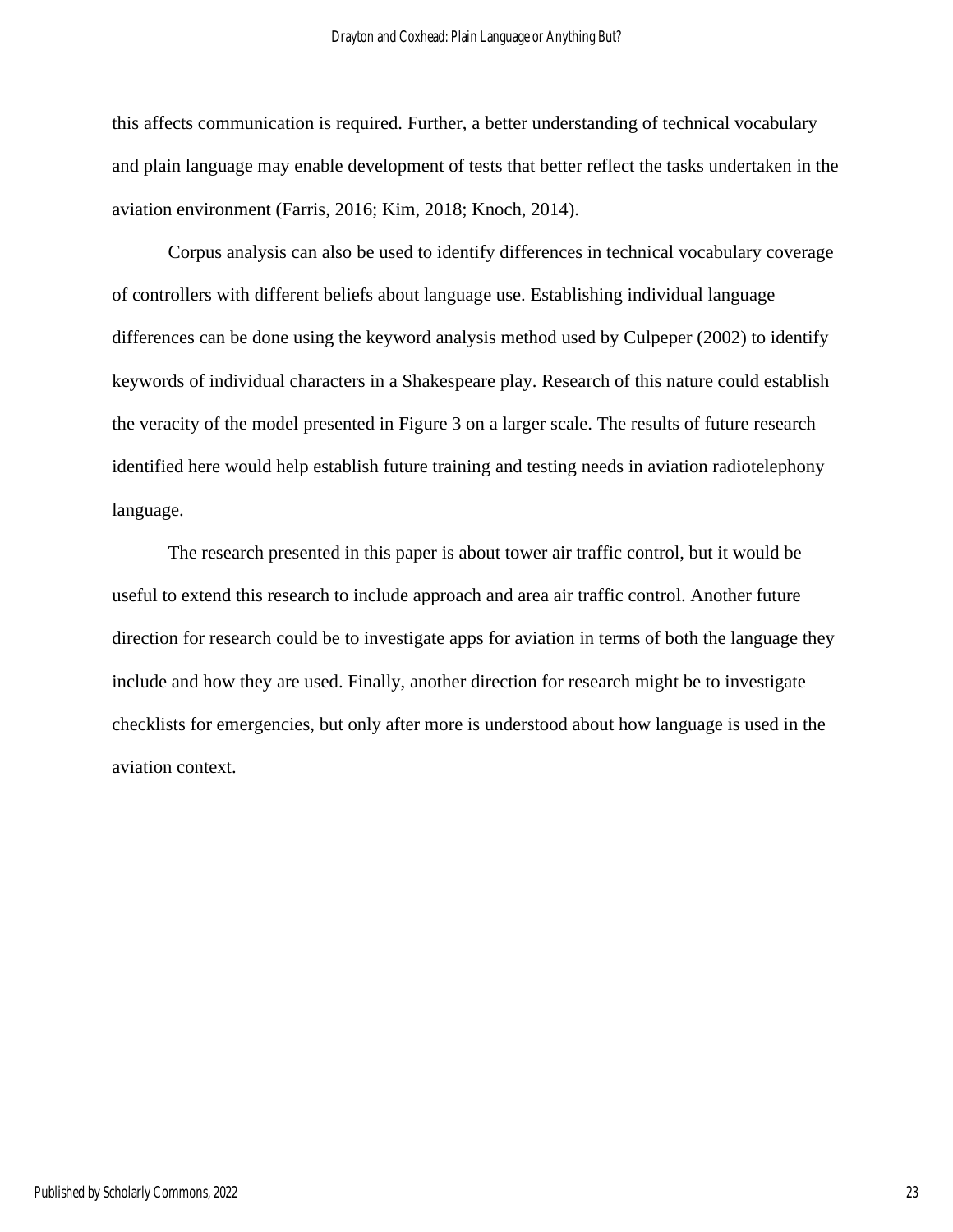## **References**

- Bieswanger, M. (2013). Applied linguistics and air traffic control: Focus on language awareness and intercultural communication. In S. Hansen-Schirra & K. Maksymski (Eds.), *Aviation Communication: Between Theory and Practice*. Peter Lang GmbH.
- Bullock, N. (2017, April 24-25). *A re-evaluation of washback for learning and testing language in aeronautical communications* [Paper presentation]. International Civil Aviation English Association, Dubrovnik, Croatia. https://commons.erau.edu/icaeaworkshop/2017/monday/19
- Campbell-Laird, K. (2004, September 29-October 2). *Aviation English: A review of the language of international civil aviation* [Paper presentation]. International Professional Communication Conference, Minneapolis. MN, United States. <https://doi.org/10.1109/IPCC.2004.1375306>
- Clark, B. (2017). *Aviation English research project: Data analysis findings and best practice recommendations*, Article CAP 1375. Civil Aviation Authority. https://publicapps.caa.co.uk/docs/33/CAP1375%20Mar17.pdf
- Coxhead, A. (2017). *Vocabulary and English for specific purposes research: Quantitative and qualitative perspectives* (1st ed.). Routledge. <https://doi.org/10.4324/9781315146478>
- Coxhead, A., Parkinson, J., Mackay, J., & McLaughlin, E. (2020). *English for Vocational Purposes: Language Use in Trades Education* (1st ed.). Routledge. <https://doi.org/10.4324/9780429449932-1>
- Culpeper, J. (2002). Computers, language and characterisation: An analysis of six characters in Romeo and Juliet. In U. Melander Marttala, C. Östman, & Merja Kytö (Eds.),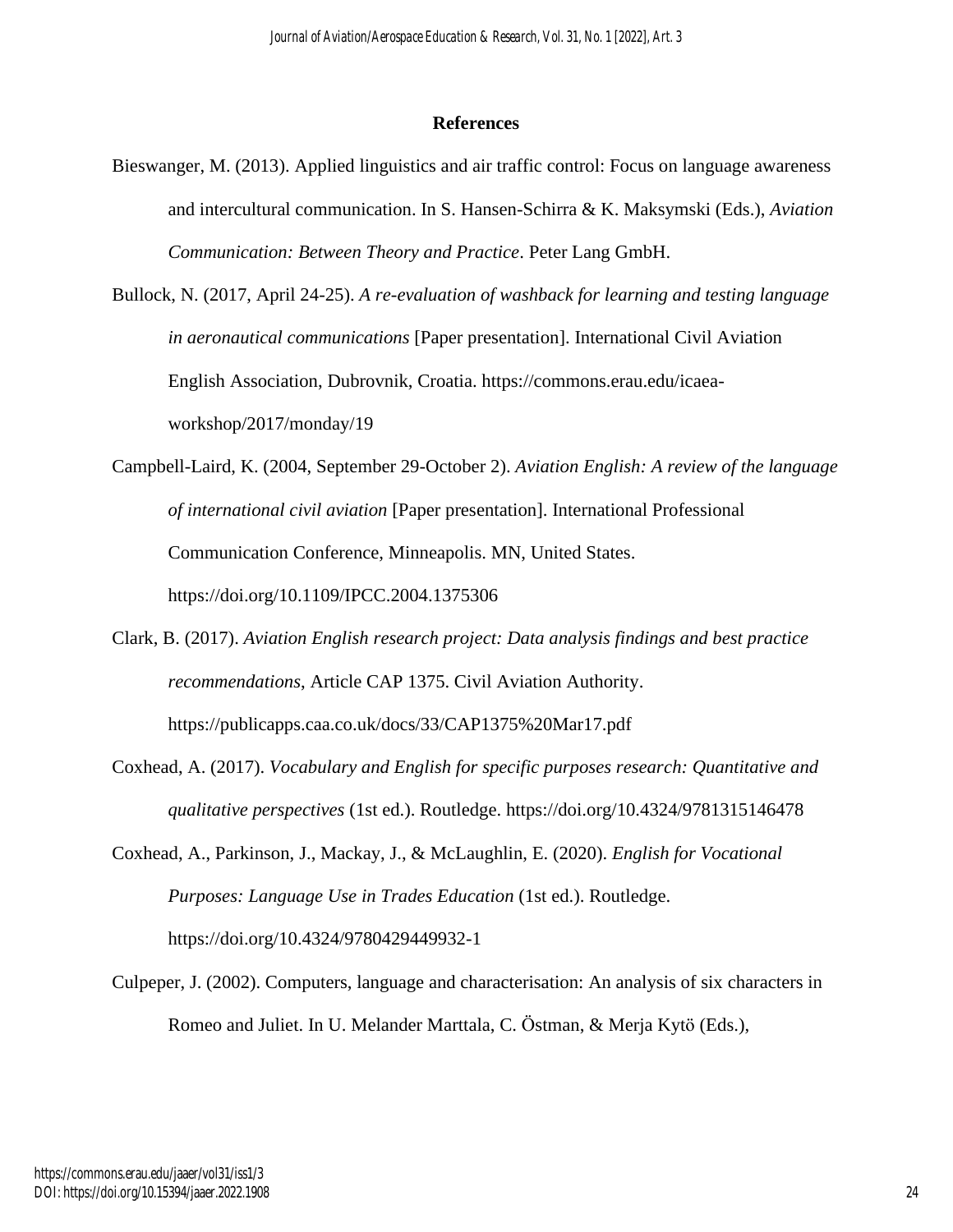*Conversation in life and in literature: Papers from the ASLA Symposium* (pp. 11-30)*,* Association Suedoise de Linguistique Appliquee (ASLA).

- Drayton, J. (2021). *The vocabulary of aviation radiotelephony communication in simulator emergencies and the contradictions in air traffic controller beliefs about language use* [Unpublished master's thesis]. Te Herenga Waka Victoria University of Wellington. <http://hdl.handle.net/10063/9434>
- Elder, C., McNamara, T., Kim, H., Pill, J., & Sato, T. (2017). Interrogating the construct of communicative competence in language assessment contexts: What the non-language specialist can tell us. *Language and Communication, 57*, 14-21. <https://doi.org/10.1016/j.langcom.2016.12.005>
- Farris, C. (2016). ICAO language proficiency requirements. In D. Estival, C. Farris, & B. Molesworth (Eds.), *Aviation English: A lingua franca for pilots and air traffic controllers* (pp. 54-74). Routledge.
- Friedman, D. (2012). How to collect and analyse qualitative data. In A. Mackey & S. M. Gass (Eds.), *Research methods in second language acquisition: A practical guide* (1st ed.). Blackwell Publishing Ltd.
- General Civil Aviation Authority. (2016). *Civil aviation regulations: Part 8, subpart 4*. United Arab Emirates.
- Hirch, R. (2020). An interview with Dr. John Read. *Language Assessment Quarterly, 17*(2), 204- 215.<https://doi.org/10.1080/15434303.2020.1730842>
- International Civil Aviation Organization. (2005). *Threat and error management in air traffic control* (Preliminary ed.).

International Civil Aviation Organization. (2007). *Doc 9432: Manual of radiotelephony*.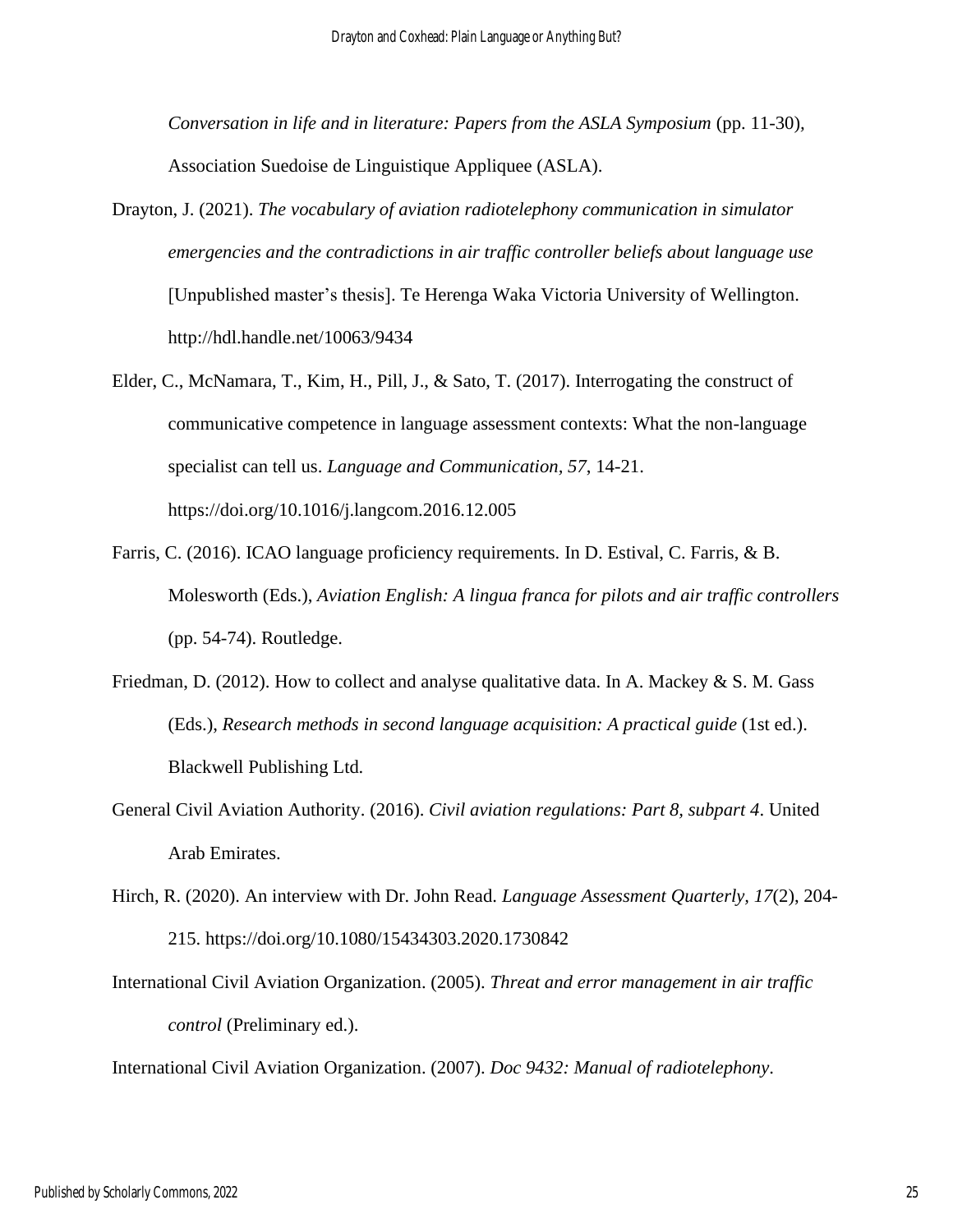- International Civil Aviation Organization. (2009). *Circular 323: Guidelines for aviation English training programmes*.
- International Civil Aviation Organization. (2010). *Doc 9835: Manual on the implementation of ICAO language proficiency requirements*.
- International Civil Aviation Organization. (2016a). *Annex 10: Aeronautical telecommunications* (7th ed., Vol. 2, Communication procedures including those with PANS status).
- International Civil Aviation Organization. (2016b). *Doc 4444: Procedures for air navigation services: Air traffic management*.

International Civil Aviation Organization. (2018). *Annex 1: Personnel licensing* (12th ed.)

- Intemann, F. (2008). "Taipei ground, confirm your last transmission was in English..." An analysis of aviation English as a world language. In C. Gnutzmann & F. Intemann (Eds.), *The globalisation of English and the English language classroom* (2nd ed.). Gunter Narr Verlag.
- Kim, H. (2018). What constitutes professional communication in aviation: Is language proficiency enough for testing purposes? *Language Testing, 35*(3), 403-426. <https://doi.org/10.1177/0265532218758127>
- Kim, H., & Elder, C. (2009). Understanding aviation English as a lingua franca. *Australian Review of Applied Linguistics, 32*(3), 23.21-23.17.<https://doi.org/10.2104/aral0923>
- Knoch, U. (2014). Using subject specialists to validate an ESP rating scale: The case of the International Civil Aviation Organization (ICAO) rating scale. *English for Specific Purposes, 33*, 77-86.<https://doi.org/10.1016/j.esp.2013.08.002>
- Lopez, S., Condamines, A., & Josselin-Leray, A. (2013). An LSP learner corpus to help with English radiotelephony teaching. In S. Granger, G. Gilquin & F. Meunier (Eds.), *Twenty*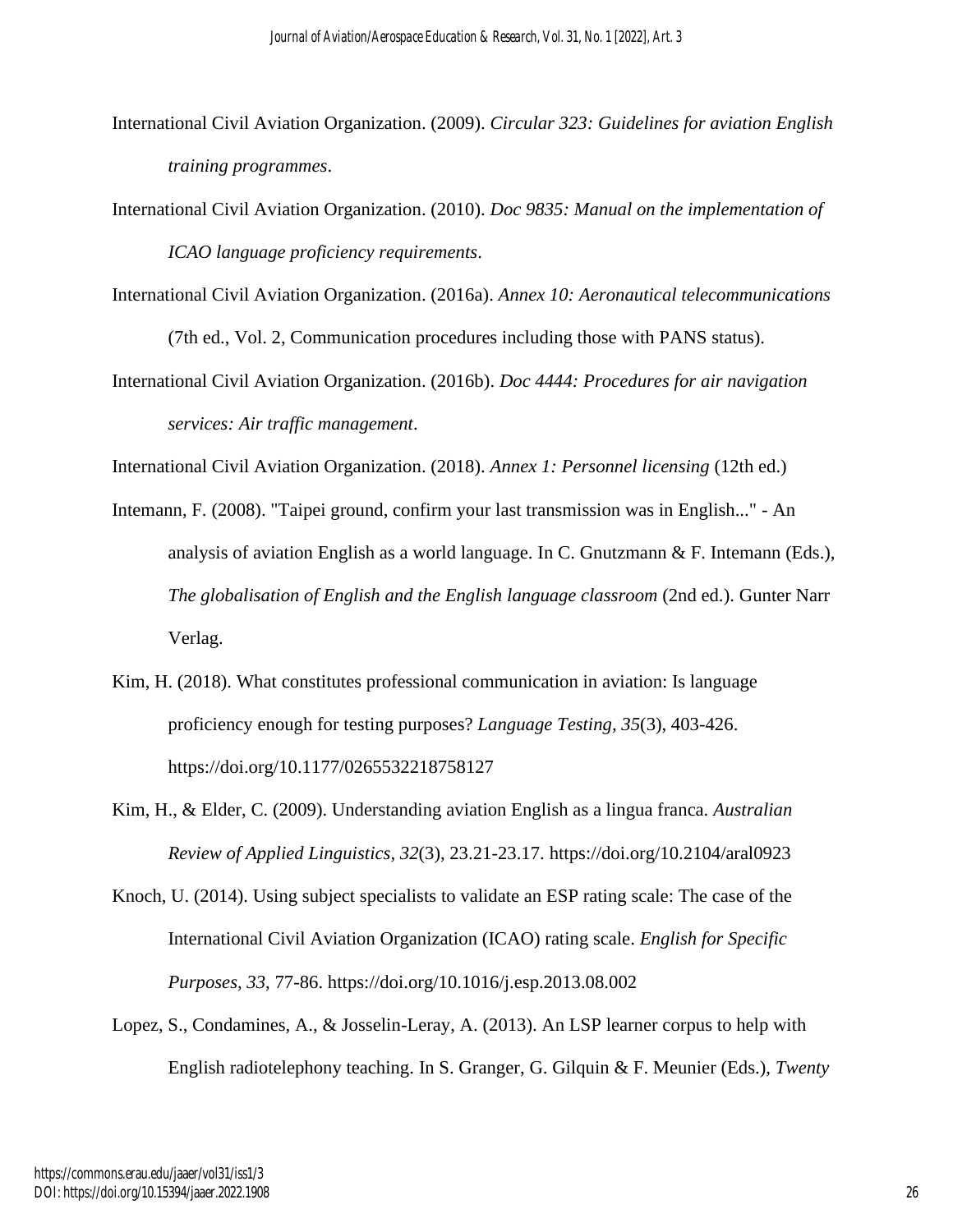*years of learner corpus research: Looking back, moving ahead, Proceedings of the First Learner Corpus Research Conference 2011* (pp. 301-311). Presses Universitaires de Louvain.

Mitsutomi, M., & O'Brien, K. (2003). The critical components of aviation English. *International Journal of Applied Aviation Studies, 3*(2), 117-129.

Moder, C. L. (2013). Aviation English. In B. Paltridge & S. Starfield (Eds.), *The handbook of English for specific purposes* (pp. 249-263). John Wiley & Sons. <https://doi.org/10.1002/9781118339855.ch14>

- Moder, C. L., & Halleck, G. B. (2009). Planes, politics and oral proficiency: Testing international air traffic controllers. *Australian Review of Applied Linguistics, 32*(3), 25.1- 25.16.<https://doi.org/10.2104/aral0925>
- Nation, P., Coxhead, A., Chung, T. M., & Quero, B. (2016). Specialized word lists. In I. S. P. Nation (Ed.), *Making and using word lists for language learning and teaching* (pp. 145- 151). John Benjamins Publishing Company.<https://doi.org/10.1075/z.208.14ch14>
- Prado, M., & Tosqui-Lucks, P. (2019). Designing the radiotelephony plain English corpus (RTPEC): A specialized spoken English language corpus towards a description of aeronautical communications in non-routine situations. *Research in Corpus Linguistics, 7*, 113-128.<https://doi.org/10.32714/ricl.07.06>
- Read, J., & Knoch, U. (2009). Clearing the air: Applied linguistic perspectives on aviation communication. *Australian Review of Applied Linguistics, 32*(3), 21.21-21.11. <https://doi.org/10.2104/aral0921>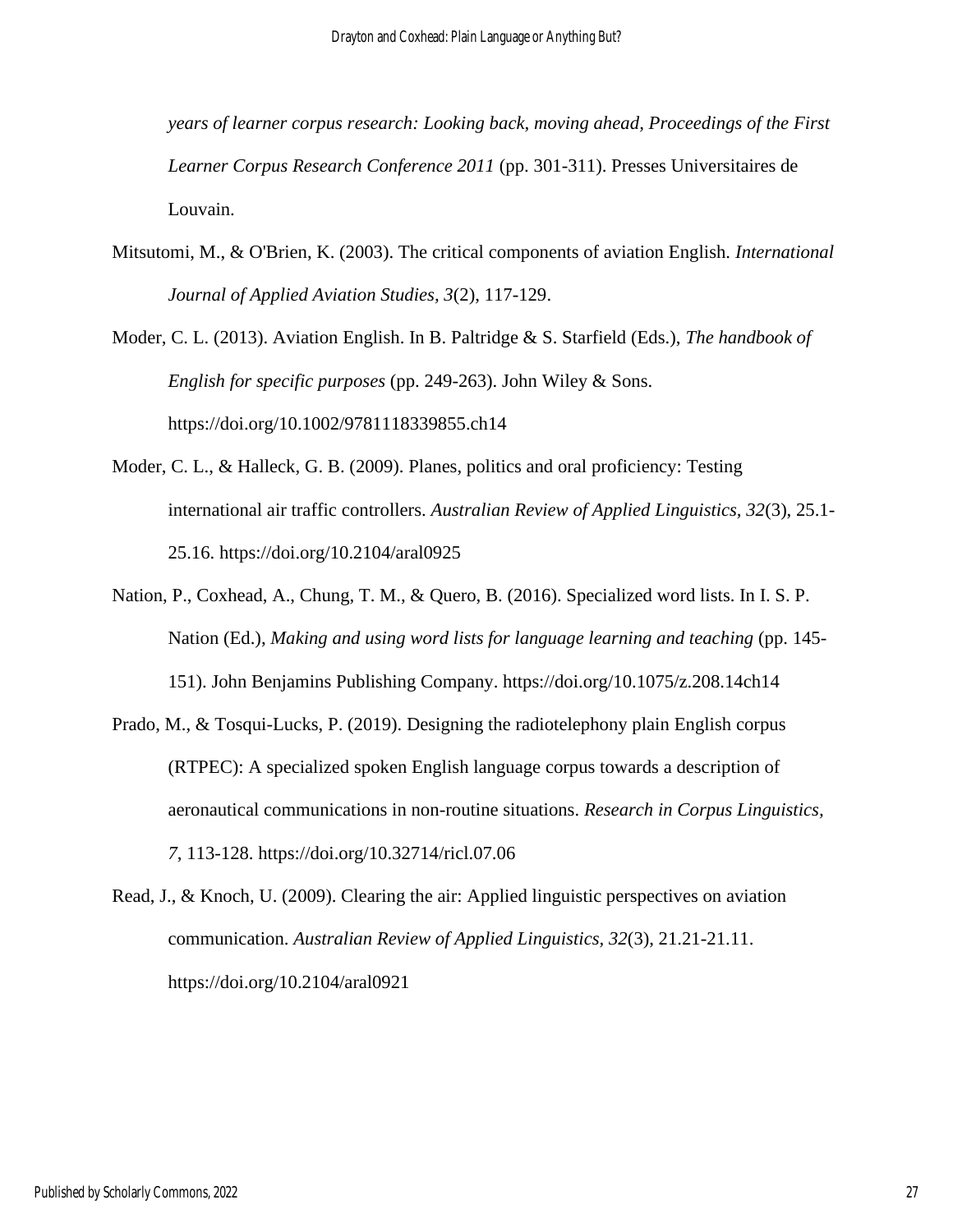- Rees, L. (2013). The role of plain language in English training for French air traffic controllers. In S. Hansen-Schirra & K. Maksymski (Eds.), *Aviation communication: Between theory and practice* (pp. 95-103). Peter Lang.
- Révész, A. (2012). Coding second language data validly and reliably. In A. Mackey & S. M. Gass (Eds.), *Research methods in second language acquisition: A practical guide* (1st ed.). Blackwell Publishing Ltd. <https://doi.org/10.1002/9781444347340.ch11>
- Rothwell, W. J., Benscoter, B., King, M., & King, S. (2016). *Mastering the instructional design process: A systemic approach*. John Wiley & Sons, Inc. <https://doi.org/10.1002/9781119176589>
- Shin, D., & Kim, H. (2005). English for aviation specific purposes: Needs analysis for English proficiency requirements. *Korean Journal of the Applied Linguistics, 21*(2), 193-217.
- Trippe, J. (2018). *Aviation English is distinct from conversational English: Evidence from prosodic analyses and listening performance* [Unpublished doctoral dissertation]. University of Oregon.
- Trippe, J., & Baese-Berk, M. M. (2019). A prosodic profile of Aviation English. *Journal of English for Specific Purposes, 53*, 30-46*.*
- Varantola, K. (1989). Natural language vs. purpose-built languages. The human factor. *Neuphologische Mitteilungen, 90*(2), 173-183.<http://www.jstor.com/stable/43343925>
- Yan, R. (2007). *Assessing English language proficiency in international aviation: Issues of reliability, validity, and aviation safety* [Doctoral dissertation, University of Louisiana at Lafayette]. Pro-Quest Dissertations & Thesis Global.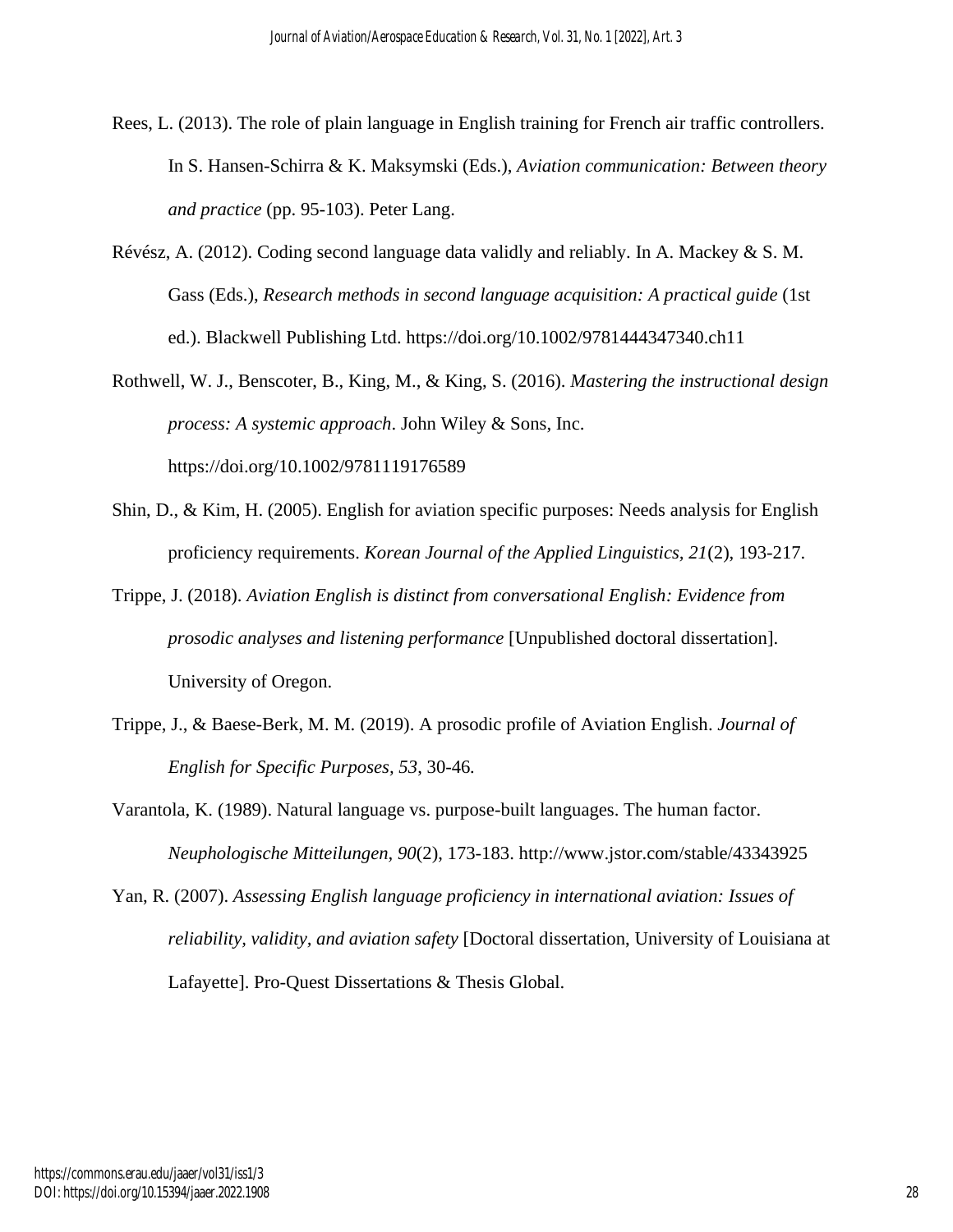# **Appendix A**

# **Interview Questions**

- 1. What languages do you speak and how often do you use them?
- 2. How many years have you worked as an air traffic controller?
- 3. How many years have you worked in the UAE?
- 4. Where have you worked before?
- 5. You speak to pilots every day in your job. How does this part of your job compare to when you speak to pilots in the simulator?
- 6. Would it help trainee air traffic controllers to learn phraseology as a separate subject (outside of the simulator)? Why/Why not?
- 7. Did you receive training (outside the simulator) in phraseology or English language when you trained to be an air traffic controller? Was it helpful?
- 8. Would you say that the language used on the radio by native English speakers and nonnative English speakers is the same or different? If different: In what ways?
- 9. Do you think it would be useful to give communication or language training to all air traffic controllers? Why/Why not?
- 10. Would language training help in emergency situations? What kinds of language training would you suggest?